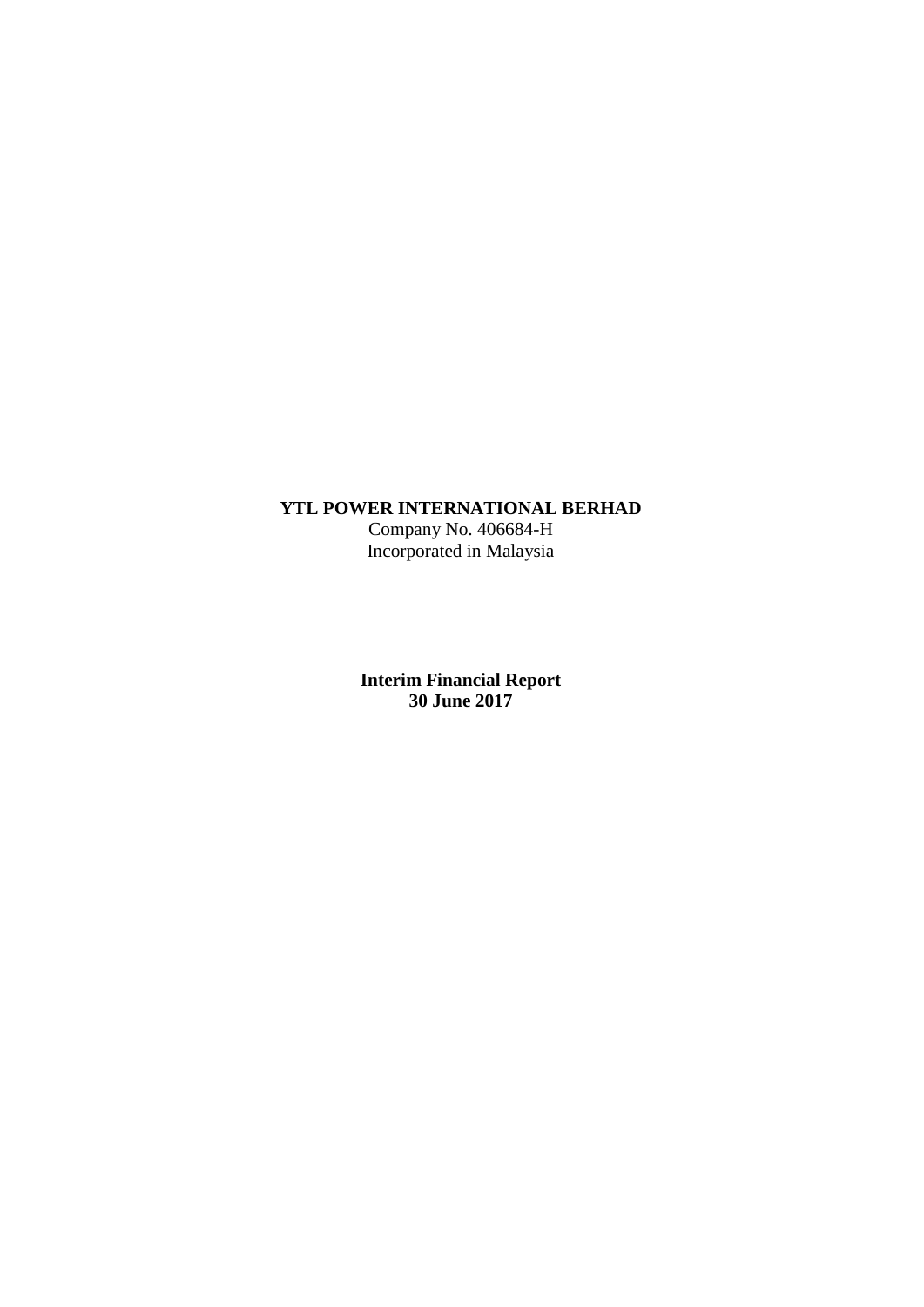# **YTL POWER INTERNATIONAL BERHAD**

Company No. 406684-H Incorporated in Malaysia

# **Interim Financial Report 30 June 2017**

# **Page No.**

| <b>Condensed Consolidated Income Statement</b>                  |          |
|-----------------------------------------------------------------|----------|
| <b>Condensed Consolidated Statement of Comprehensive Income</b> | 2        |
| <b>Condensed Consolidated Statement of Financial Position</b>   | $3 - 4$  |
| <b>Condensed Consolidated Statement of Changes in Equity</b>    | $5 - 6$  |
| <b>Condensed Consolidated Statement of Cash Flows</b>           | $7 - 8$  |
| <b>Notes to the Interim Financial Report</b>                    | $9 - 25$ |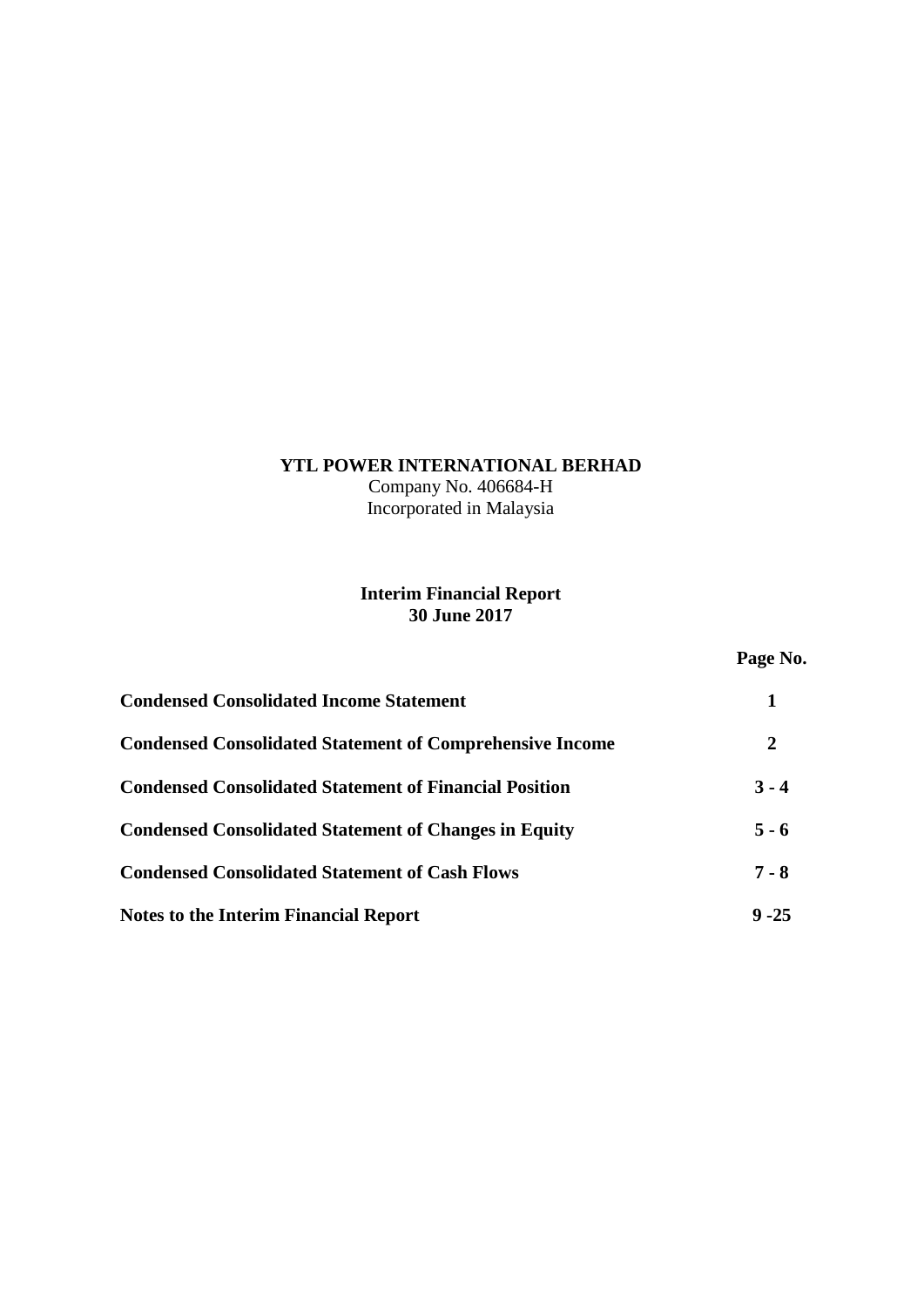(Incorporated in Malaysia)

# **INTERIM FINANCIAL REPORT**

Interim financial report on consolidated results for the financial year ended 30 June 2017.

The figures have not been audited.

# **CONDENSED CONSOLIDATED INCOME STATEMENT**

|                                                                             |                                      | <b>INDIVIDUAL QUARTER</b><br><b>PRECEDING</b>       | <b>CUMULATIVE QUARTER</b>  |                                           |  |
|-----------------------------------------------------------------------------|--------------------------------------|-----------------------------------------------------|----------------------------|-------------------------------------------|--|
|                                                                             | <b>CURRENT</b><br><b>QUARTER</b>     | <b>YEAR</b><br>YEAR CORRESPONDING<br><b>QUARTER</b> | <b>12 MONTHS ENDED</b>     |                                           |  |
|                                                                             | 30.6.2017<br><b>RM'000</b>           | 30.6.2016<br><b>RM'000</b>                          | 30.6.2017<br><b>RM'000</b> | 30.6.2016<br><b>RM'000</b>                |  |
| Revenue                                                                     | 2,586,420                            | 2,166,330                                           | 9,778,239                  | 10,245,174                                |  |
| Cost of sales                                                               | (2,011,950)                          | (1,633,293)                                         | (7,804,673)                | (8,120,619)                               |  |
| Gross profit                                                                | 574,470                              | 533,037                                             | 1,973,566                  | 2,124,555                                 |  |
| Other operating income                                                      | 20,816                               | 31,823                                              | 72,022                     | 297,644                                   |  |
| Other operating expenses                                                    | (206, 190)                           | (265, 292)                                          | (700, 078)                 | (843, 412)                                |  |
| Profit from operations                                                      | 389,096                              |                                                     | 299,568 1,345,510          | 1,578,787                                 |  |
| Finance costs                                                               | (239, 197)                           | (201,515)                                           | (846, 420)                 | (894, 733)                                |  |
| Share of profits of investments<br>accounted for using the equity<br>method | 73,433                               | 344,756                                             | 368,527                    | 630,086                                   |  |
| <b>Profit before taxation</b>                                               | 223,332                              | 442,809                                             | 867,617                    | ---------------<br>1,314,140              |  |
| Taxation                                                                    | 264                                  | 50,068                                              | (112,957)                  | (135, 684)                                |  |
| Profit for the period/year                                                  | -------------<br>223,596<br>======== | 492,877<br>=========                                | 754,660<br>=========       | ---------------<br>1,178,456<br>========= |  |
| Attributable to:                                                            |                                      |                                                     |                            |                                           |  |
| Owners of the parent                                                        | 199,478                              | 395,919                                             | 673,407                    | 1,061,850                                 |  |
| Non-controlling interests                                                   | 24,118                               | 96,958                                              | 81,253<br>---------------  | 116,606<br>---------------                |  |
|                                                                             | 223,596<br>=========                 | 492,877<br>$=$ ========                             | 754,660<br>=========       | 1,178,456<br>$=$ ========                 |  |
| Earnings per share for profit attributable<br>to owners of the parent       |                                      |                                                     |                            |                                           |  |
| Basic (sen)                                                                 | 2.57                                 | 5.13                                                | 8.69                       | 14.06                                     |  |
| Diluted (sen)                                                               | ⋍⋍⋍⋍<br>2.56<br>=====                | 5.11<br>=======                                     | 8.66<br>=======            | 13.97<br>======                           |  |
|                                                                             |                                      |                                                     |                            |                                           |  |

The Condensed Consolidated Income Statement should be read in conjunction with the audited annual financial statements for the year ended 30 June 2016 and the accompanying explanatory notes attached to the interim financial statements.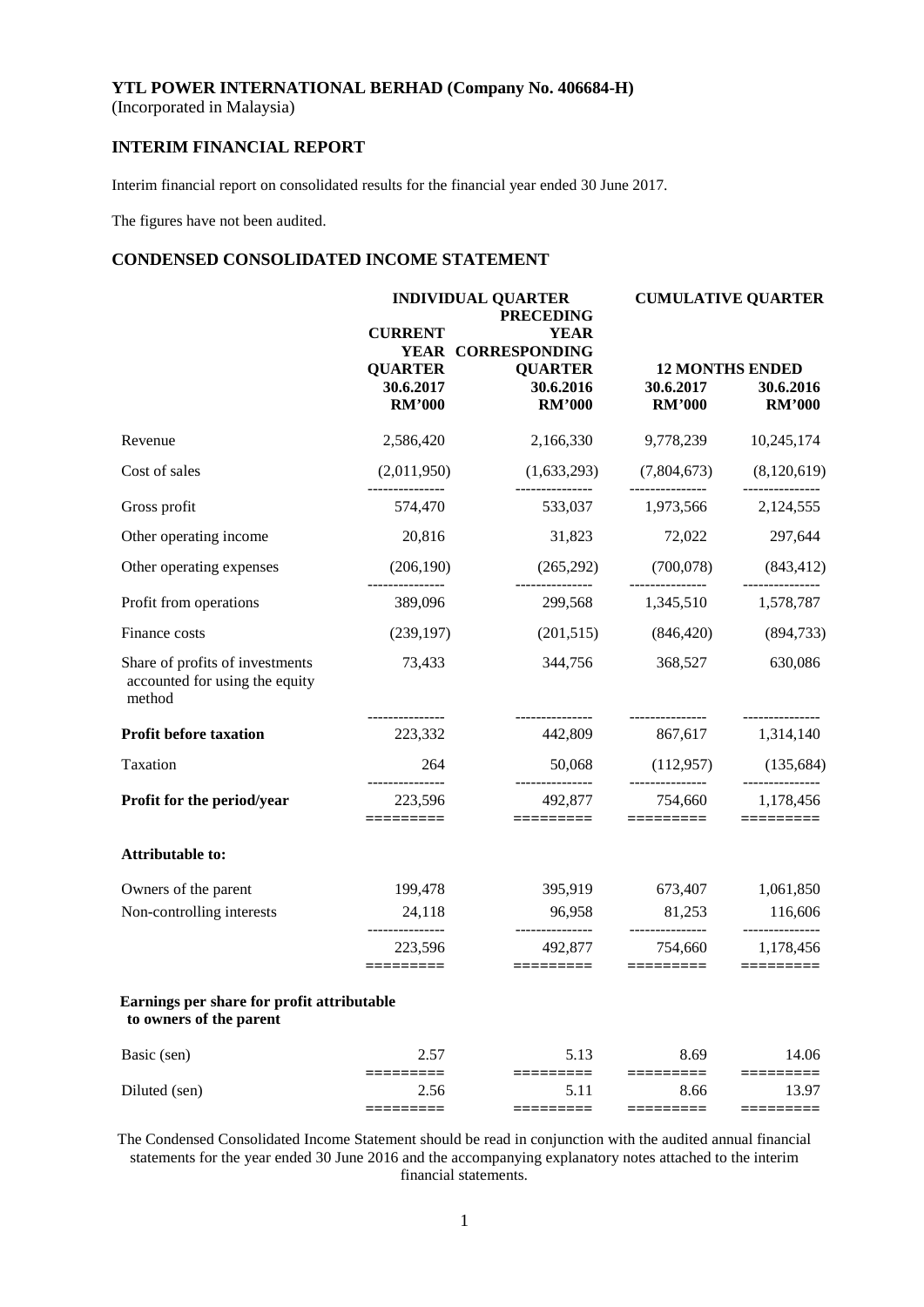(Incorporated in Malaysia)

# **INTERIM FINANCIAL REPORT**

# **CONDENSED CONSOLIDATED STATEMENT OF COMPREHENSIVE INCOME**

|                                                                          |                                              | <b>INDIVIDUAL QUARTER</b><br><b>PRECEDING</b> | <b>CUMULATIVE QUARTER</b>                            |                            |  |
|--------------------------------------------------------------------------|----------------------------------------------|-----------------------------------------------|------------------------------------------------------|----------------------------|--|
|                                                                          | <b>CURRENT</b>                               | <b>YEAR</b>                                   |                                                      |                            |  |
|                                                                          |                                              | YEAR CORRESPONDING                            |                                                      |                            |  |
|                                                                          | <b>QUARTER</b><br>30.6.2017<br><b>RM'000</b> | <b>QUARTER</b><br>30.6.2016<br><b>RM'000</b>  | <b>12 MONTHS ENDED</b><br>30.6.2017<br><b>RM'000</b> | 30.6.2016<br><b>RM'000</b> |  |
| Profit for the period/year                                               | 223,596                                      | 492,877                                       | 754,660                                              | 1,178,456                  |  |
| Other comprehensive income/(loss):                                       |                                              |                                               |                                                      |                            |  |
| Items that will not be reclassified<br>subsequently to income statement: |                                              |                                               |                                                      |                            |  |
| Re-measurement of post-<br>employment benefit obligations                |                                              |                                               |                                                      |                            |  |
| - Subsidiaries                                                           | 40,333                                       | (77,293)                                      | (162,022)                                            | (190, 578)                 |  |
| - Associates and joint ventures                                          | 7,798                                        | (6,242)                                       | 7,798                                                | (6,242)                    |  |
| Items that may be reclassified<br>subsequently to income statement:      |                                              |                                               |                                                      |                            |  |
| Available-for-sale financial assets                                      | 49,726                                       | 7,115                                         | 21,564                                               | (4,574)                    |  |
| Cash flow hedges                                                         |                                              |                                               |                                                      |                            |  |
| - Subsidiaries                                                           | (8,263)                                      | 324,590                                       | 239,841                                              | 58,581                     |  |
| - Associates and joint ventures                                          | 1,594                                        | 1,232                                         | 10,663                                               | (1, 561)                   |  |
| Currency translation differences                                         |                                              |                                               |                                                      |                            |  |
| - Subsidiaries                                                           | (100, 601)                                   | 159,836                                       | 554,318                                              | 232,837                    |  |
| - Associates and joint ventures                                          | (66,097)                                     | (71, 846)                                     | 157,536                                              | (5,076)                    |  |
| Other comprehensive<br>(loss)/income for the period/year,                |                                              |                                               |                                                      | -------------              |  |
| net of tax                                                               | (75,510)                                     |                                               | 337,392 829,698                                      | 83,387                     |  |
| Total comprehensive income for                                           | ---------------                              | ---------------                               | ---------------                                      | ---------------            |  |
| the period/year                                                          | 148,086<br>=========                         | 830,269<br>=========                          | 1,584,358<br>=========                               | 1,261,843<br>=========     |  |
| <b>Attributable to:</b>                                                  |                                              |                                               |                                                      |                            |  |
| Owners of the parent                                                     | 146,278                                      | 722,871                                       | 1,455,828                                            | 1,112,433                  |  |
| Non-controlling interests                                                | 1,808                                        | 107,398                                       | 128,530                                              | 149,410                    |  |
|                                                                          | 148,086                                      | 830,269                                       | --------------<br>1,584,358                          | -----------<br>1,261,843   |  |
|                                                                          | =========                                    | =========                                     | =========                                            | =========                  |  |

The Condensed Consolidated Statement of Comprehensive Income should be read in conjunction with the audited annual financial statements for the year ended 30 June 2016 and the accompanying explanatory notes attached to the interim financial statements.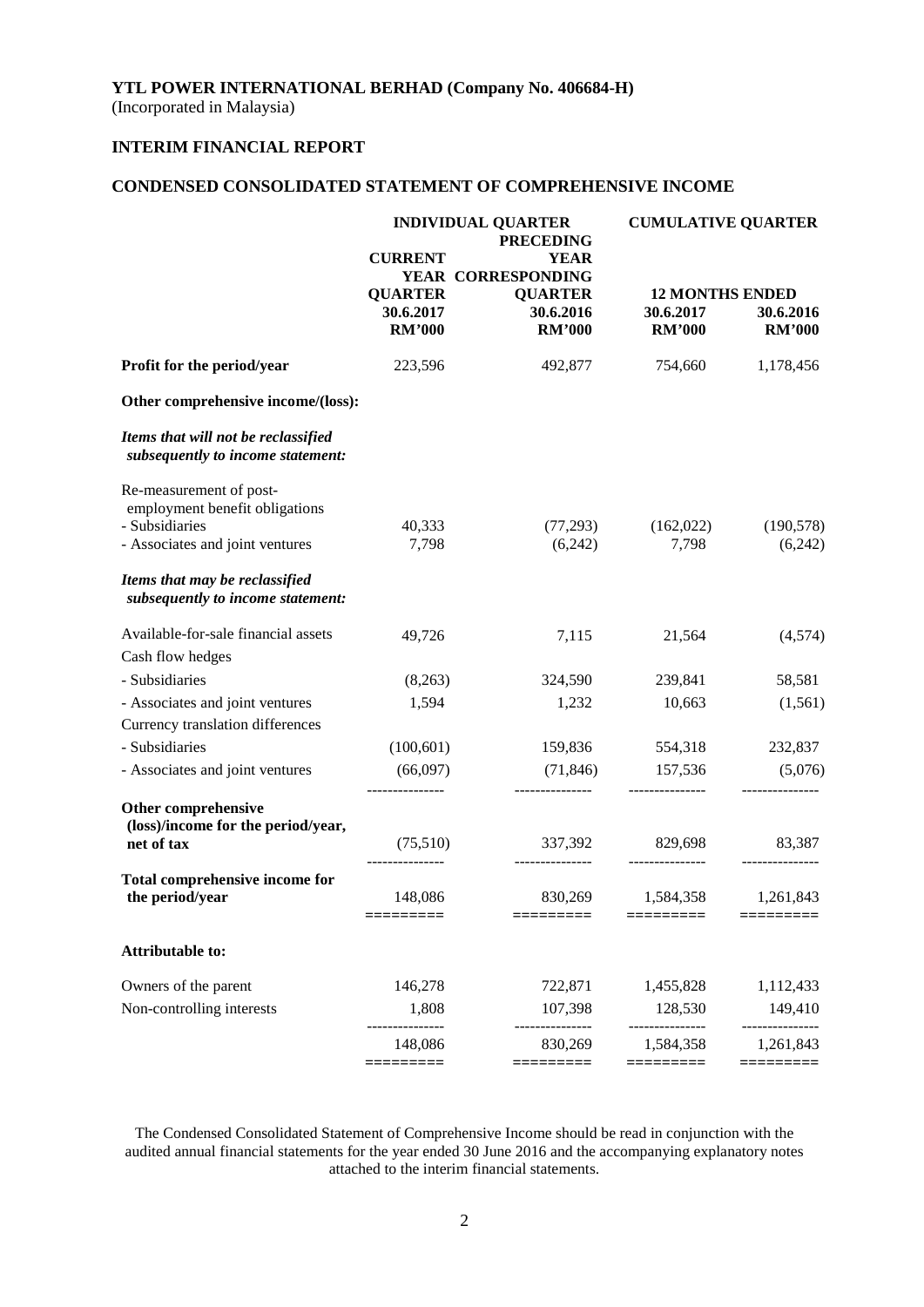(Incorporated in Malaysia)

# **INTERIM FINANCIAL REPORT**

# **CONDENSED CONSOLIDATED STATEMENT OF FINANCIAL POSITION**

|                                                   | <b>UNAUDITED</b>              | <b>AUDITED</b><br>As at<br>30.6.2016 |  |
|---------------------------------------------------|-------------------------------|--------------------------------------|--|
|                                                   | As at                         |                                      |  |
|                                                   | 30.6.2017                     |                                      |  |
|                                                   | <b>RM'000</b>                 | <b>RM'000</b>                        |  |
| <b>ASSETS</b>                                     |                               |                                      |  |
| <b>Non-current assets</b>                         |                               |                                      |  |
| Property, plant and equipment                     | 21,338,001                    | 20,009,675                           |  |
| Investment properties                             | 432,935                       | 14,462                               |  |
| Intangible assets                                 | 8,392,717                     | 8,077,220                            |  |
| Investments accounted for using the equity method | 2,213,158                     | 2,119,011                            |  |
| Investments                                       | 822,780                       | 271,359                              |  |
| Derivative financial instruments                  | 13,502                        | 29,865                               |  |
| Receivables, deposits and prepayments             | 1,179,658                     | 367,909<br>-------------             |  |
|                                                   | 34, 392, 751                  | 30,889,501                           |  |
| <b>Current assets</b>                             |                               |                                      |  |
| Inventories                                       | 448,947                       | 805,902                              |  |
| Investments                                       | 2,503,011                     |                                      |  |
| Receivables, deposits and prepayments             | 2,179,574                     | 1,724,308                            |  |
| Derivative financial instruments                  | 51,859                        | 64,547                               |  |
| Cash and bank balances                            | 8,946,301<br>---------------  | 9,761,333<br>-------------           |  |
|                                                   | 14,129,692<br>--------------- | 12,356,090<br>---------------        |  |
| <b>TOTAL ASSETS</b>                               | 48,522,443                    | 43,245,591                           |  |
| <b>EQUITY AND LIABILITIES</b>                     | =========                     | $=$ ========                         |  |
| Share capital                                     | 7,039,846                     | 4,050,801                            |  |
| Reserves                                          | 6,909,646                     | 9,171,486                            |  |
| Treasury shares, at cost                          | (711,308)                     | (711, 306)                           |  |
|                                                   | ---------------               | ---------------                      |  |
| Equity attributable to owners of the parent       | 13,238,184                    | 12,510,981                           |  |
| Non-controlling interests                         | 218,140<br>______________     | 242,337<br>---------------           |  |
| <b>TOTAL EQUITY</b>                               | 13,456,324                    | 12,753,318                           |  |
|                                                   | ---------------               | ---------------                      |  |

The Condensed Consolidated Statement of Financial Position should be read in conjunction with the audited annual financial statements for the year ended 30 June 2016 and the accompanying explanatory notes attached to the interim financial statements.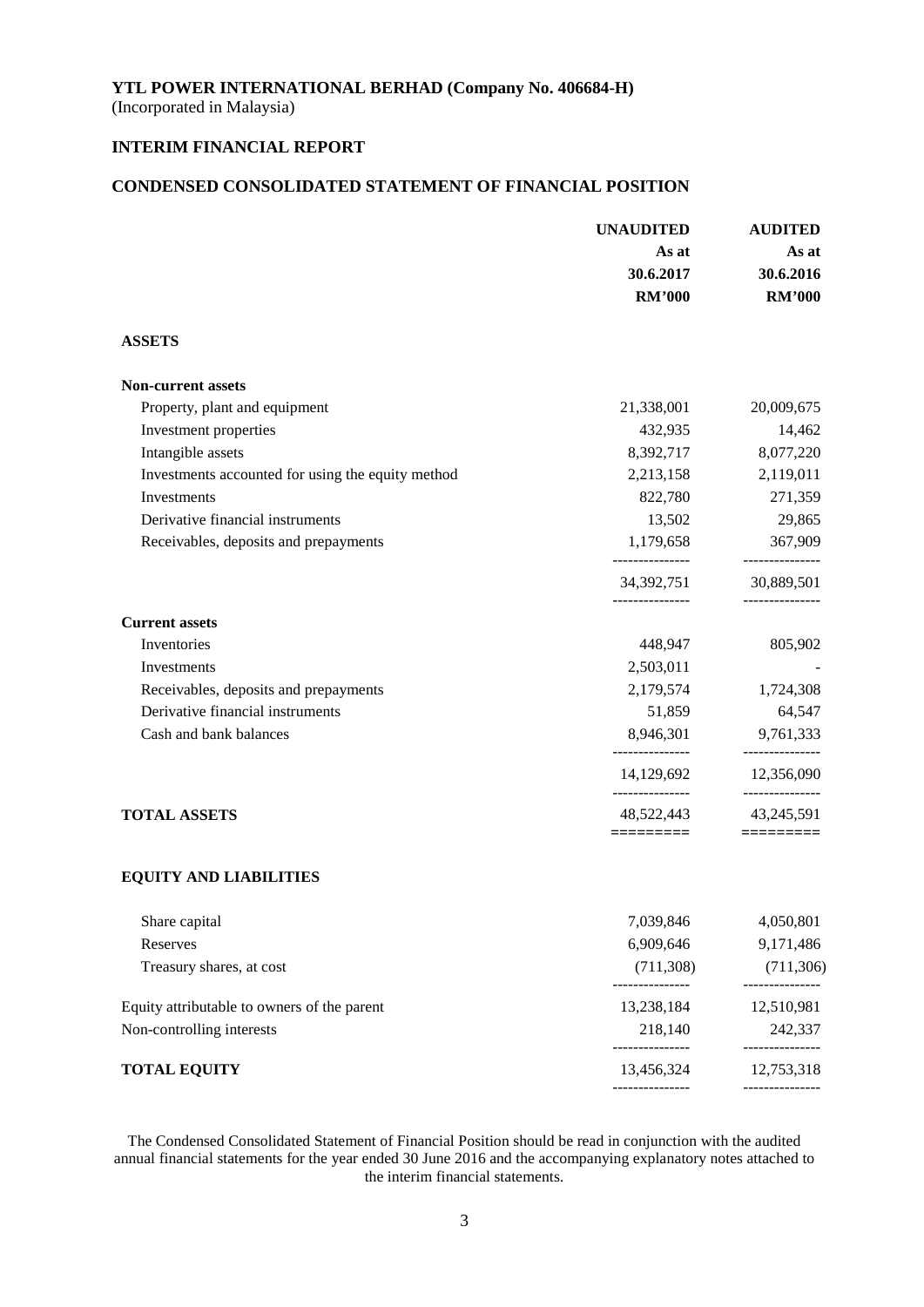(Incorporated in Malaysia)

# **INTERIM FINANCIAL REPORT**

# **CONDENSED CONSOLIDATED STATEMENT OF FINANCIAL POSITION - Continued**

|                                            | <b>UNAUDITED</b><br>As at<br>30.6.2017<br><b>RM'000</b> | <b>AUDITED</b><br>As at<br>30.6.2016<br><b>RM'000</b> |
|--------------------------------------------|---------------------------------------------------------|-------------------------------------------------------|
| <b>LIABILITIES</b>                         |                                                         |                                                       |
| <b>Non-current liabilities</b>             |                                                         |                                                       |
| Deferred taxation                          | 1,770,171                                               | 1,839,883                                             |
| Borrowings                                 | 23,618,429                                              | 23,833,881                                            |
| Grants and contributions                   | 547,775                                                 | 427,843                                               |
| Post-employment benefit obligations        | 1,115,512                                               | 874,272                                               |
| Derivative financial instruments           | 24,437                                                  | 117,265                                               |
| Payables                                   | 862,120                                                 | 849,995                                               |
|                                            | ---------------<br>27,938,444<br>---------------        | ---------------<br>27,943,139<br>---------------      |
| <b>Current Liabilities</b>                 |                                                         |                                                       |
| Payables and accrued expenses              | 1,968,886                                               | 1,844,835                                             |
| Derivative financial instruments           | 121,980                                                 | 248,266                                               |
| Post-employment benefit obligations        | 3,678                                                   | 2,518                                                 |
| Taxation                                   | 130,941                                                 | 108,087                                               |
| <b>Borrowings</b>                          | 4,902,190                                               | 345,428                                               |
|                                            | 7,127,675<br>_______________                            | 2,549,134<br>---------------                          |
| <b>TOTAL LIABILITIES</b>                   | 35,066,119                                              | 30,492,273<br>---------------                         |
| <b>TOTAL EQUITY AND LIABILITIES</b>        | 48,522,443<br>=========                                 | 43,245,591<br>$=$ ========                            |
| Net assets per share attributable to       |                                                         |                                                       |
| ordinary equity holders of the parent (RM) | 1.71                                                    | 1.62<br>====                                          |

The Condensed Consolidated Statement of Financial Position should be read in conjunction with the audited annual financial statements for the year ended 30 June 2016 and the accompanying explanatory notes attached to the interim financial statements.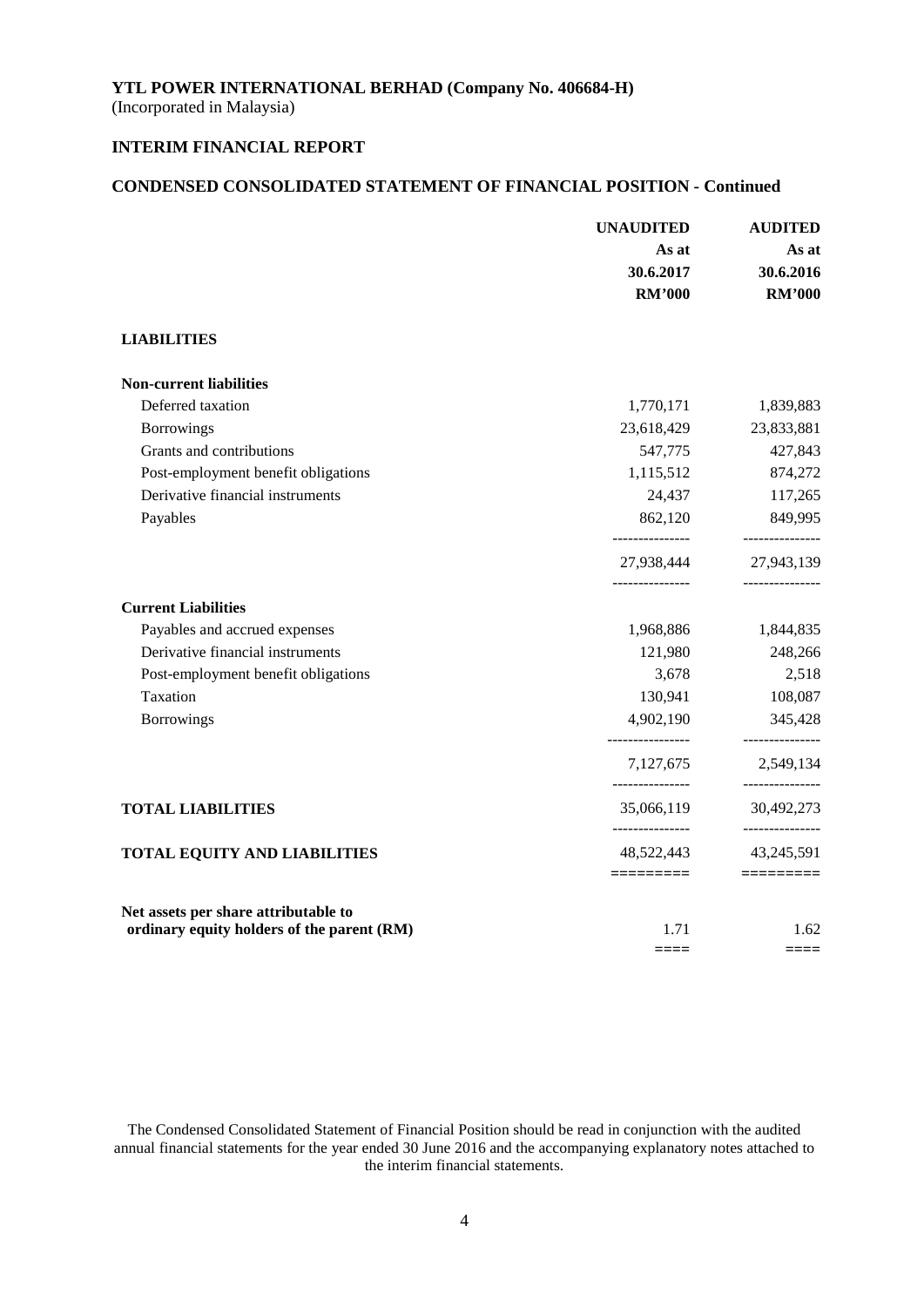#### **INTERIM FINANCIAL REPORT**

### **CONDENSED CONSOLIDATED STATEMENT OF CHANGES IN EQUITY FOR THE FINANCIAL YEAR ENDED 30 JUNE 2017**

|                                                                     | <b>Share</b><br>Capital  | <b>Share</b><br>Premium | Merger<br>& Other<br><b>Reserves</b> | <b>Treasury</b><br><b>Shares</b> | <b>Retained</b><br><b>Earnings</b> | <b>Total</b>             | Non-<br><b>Controlling</b><br><b>Interests</b> | <b>Total</b><br><b>Equity</b> |
|---------------------------------------------------------------------|--------------------------|-------------------------|--------------------------------------|----------------------------------|------------------------------------|--------------------------|------------------------------------------------|-------------------------------|
|                                                                     | <b>RM'000</b>            | <b>RM'000</b>           | <b>RM'000</b>                        | <b>RM'000</b>                    | <b>RM'000</b>                      | <b>RM'000</b>            | <b>RM'000</b>                                  | <b>RM'000</b>                 |
| At 1 July 2016                                                      | 4,050,801                | 2,792,660               | (1,713,893)                          | (711, 306)                       | 8,092,719                          | 12,510,981               | 242,337                                        | 12,753,318                    |
| Profit for the financial year                                       |                          |                         |                                      |                                  | 673,407                            | 673,407                  | 81,253                                         | 754,660                       |
| Other comprehensive income for the financial year                   |                          |                         | 936,645                              | $\overline{\phantom{a}}$         | (154, 224)                         | 782,421                  | 47,277                                         | 829,698                       |
| Total comprehensive income for the financial year                   |                          |                         | 936,645                              | $\overline{\phantom{a}}$         | 519,183                            | 1,455,828                | 128,530                                        | 1,584,358                     |
| Dividends paid to non-controlling interests                         |                          |                         |                                      |                                  |                                    | $\overline{\phantom{a}}$ | (152, 727)                                     | (152, 727)                    |
| Interim dividends paid for the financial year ended<br>30 June 2016 |                          |                         |                                      | $\overline{\phantom{a}}$         | (775, 865)                         | (775, 865)               | $\overline{\phantom{a}}$                       | (775, 865)                    |
| Issue of share capital                                              | 20,762                   | 26,480                  |                                      | $\overline{\phantom{0}}$         | $\overline{\phantom{0}}$           | 47,242                   | $\overline{\phantom{0}}$                       | 47,242                        |
| Share option lapsed                                                 | $\overline{\phantom{a}}$ |                         | (320)                                |                                  | 320                                |                          |                                                | $\overline{\phantom{a}}$      |
| Share repurchased                                                   |                          |                         | $\overline{\phantom{a}}$             | (2)                              |                                    | (2)                      |                                                | (2)                           |
| Warrants reserves                                                   | 6                        | 4,137                   | (4,143)                              |                                  | ۰                                  |                          |                                                |                               |
| Transition to no-par value regime*                                  | 2,968,277                | (2,823,277)             | (145,000)<br>-------------           | -------------                    | -------------                      | -------------            |                                                |                               |
| At 30 June 2017                                                     | 7,039,846<br>========    | ---------               | (926,711)                            | (711, 308)                       | 7,836,357                          | 13,238,184               | 218,140                                        | 13,456,324                    |

\* Effective from 31 January 2017, the new Companies Act 2016 ("Act") abolished the concept of authorised share capital and par value of share capital. Consequently, the credit balance of the share premium and capital redemption reserve account become part of the Company's share capital pursuant to the transitional provision set out in Section 618(2) of the Act. Notwithstanding this provision, the Company may within 24 months from the commencement of the Act, use this amount for purposes as set out in Section 618(3) and 618(4) of the Act. There is no impact on the numbers of ordinary shares in issue or the relative entitlement of any of the members as a result of this transition.

The Condensed Consolidated Statement of Changes in Equity should be read in conjunction with the audited annual financial statements for the year ended 30 June 2016 and the accompanying explanatory notes attached to the interim financial statements.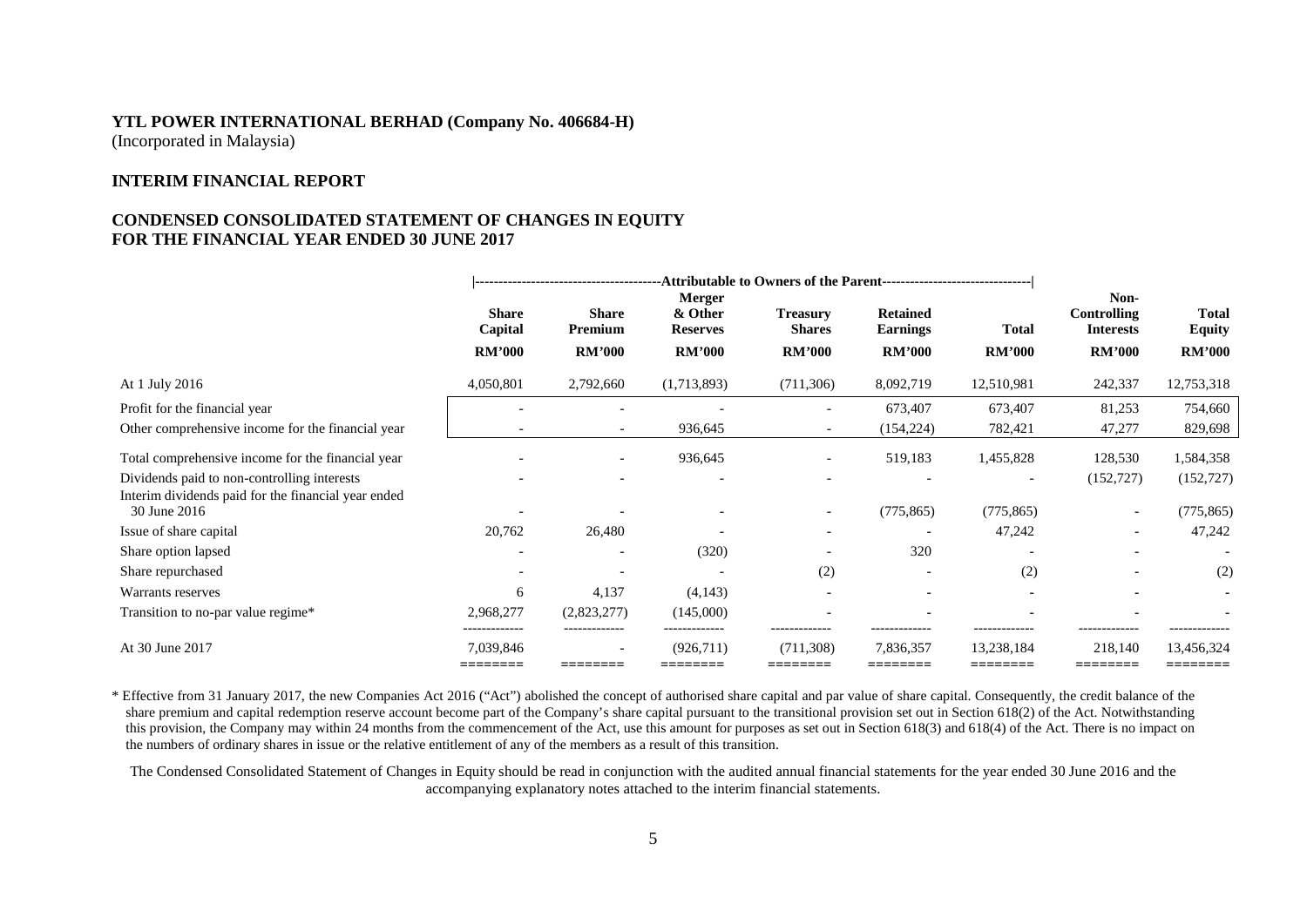# **INTERIM FINANCIAL REPORT**

# **CONDENSED CONSOLIDATED STATEMENT OF CHANGES IN EQUITY FOR THE FINANCIAL YEAR ENDED 30 JUNE 2016**

|                                                                     | <b>Share</b><br>Capital | <b>Share</b><br>Premium  | <b>Merger</b><br>& Other<br><b>Reserves</b> | <b>Treasury</b><br><b>Shares</b> | <b>Retained</b><br><b>Earnings</b> | <b>Total</b>  | Non-<br>Controlling<br><b>Interests</b> | <b>Total</b><br><b>Equity</b> |
|---------------------------------------------------------------------|-------------------------|--------------------------|---------------------------------------------|----------------------------------|------------------------------------|---------------|-----------------------------------------|-------------------------------|
|                                                                     | <b>RM'000</b>           | <b>RM'000</b>            | <b>RM'000</b>                               | <b>RM'000</b>                    | <b>RM'000</b>                      | <b>RM'000</b> | <b>RM'000</b>                           | <b>RM'000</b>                 |
| At 1 July 2015                                                      | 3,710,825               | 2,287,408                | (1,892,193)                                 | (711, 304)                       | 7,998,951                          | 11,393,687    | 235,008                                 | 11,628,695                    |
| Profit for the financial year                                       |                         |                          |                                             |                                  | 1,061,850                          | 1,061,850     | 116,606                                 | 1,178,456                     |
| Other comprehensive income for the financial year                   |                         | $\overline{\phantom{a}}$ | 247,403                                     |                                  | (196, 820)                         | 50,583        | 32,804                                  | 83,387                        |
| Total comprehensive income for the financial year                   |                         | $\overline{\phantom{a}}$ | 247,403                                     |                                  | 865,030                            | 1,112,433     | 149,410                                 | 1,261,843                     |
| Effects arising from changes in composition of the Group            |                         | $\overline{\phantom{a}}$ | $\overline{\phantom{a}}$                    |                                  |                                    |               | 16,464                                  | 16,464                        |
| Dividends paid to non-controlling interests                         |                         |                          | $\overline{\phantom{a}}$                    |                                  |                                    |               | (158, 545)                              | (158, 545)                    |
| Interim dividends paid for the financial year ended<br>30 June 2015 |                         |                          |                                             |                                  | (771, 722)                         | (771, 722)    |                                         | (771, 722)                    |
| Issue of share capital                                              | 339,976                 | 437,789                  | (1,180)                                     |                                  |                                    | 776,585       |                                         | 776,585                       |
| Share option lapsed                                                 |                         | $\overline{\phantom{0}}$ | (460)                                       |                                  | 460                                |               |                                         |                               |
| Share repurchased                                                   |                         |                          | $\overline{\phantom{a}}$                    | (2)                              |                                    | (2)           |                                         | (2)                           |
| Warrants reserves                                                   | -------------           | 67,463                   | (67, 463)<br>                               | -------------                    | -------------                      | ------------- | -------------                           | -------------                 |
| At 30 June 2016                                                     | 4,050,801<br>---------  | 2,792,660                | (1,713,893)                                 | (711, 306)                       | 8,092,719                          | 12,510,981    | 242,337                                 | 12,753,318                    |

The Condensed Consolidated Statement of Changes in Equity should be read in conjunction with the audited annual financial statements for the year ended 30 June 2016 and the accompanying explanatory notes attached to the interim financial statements.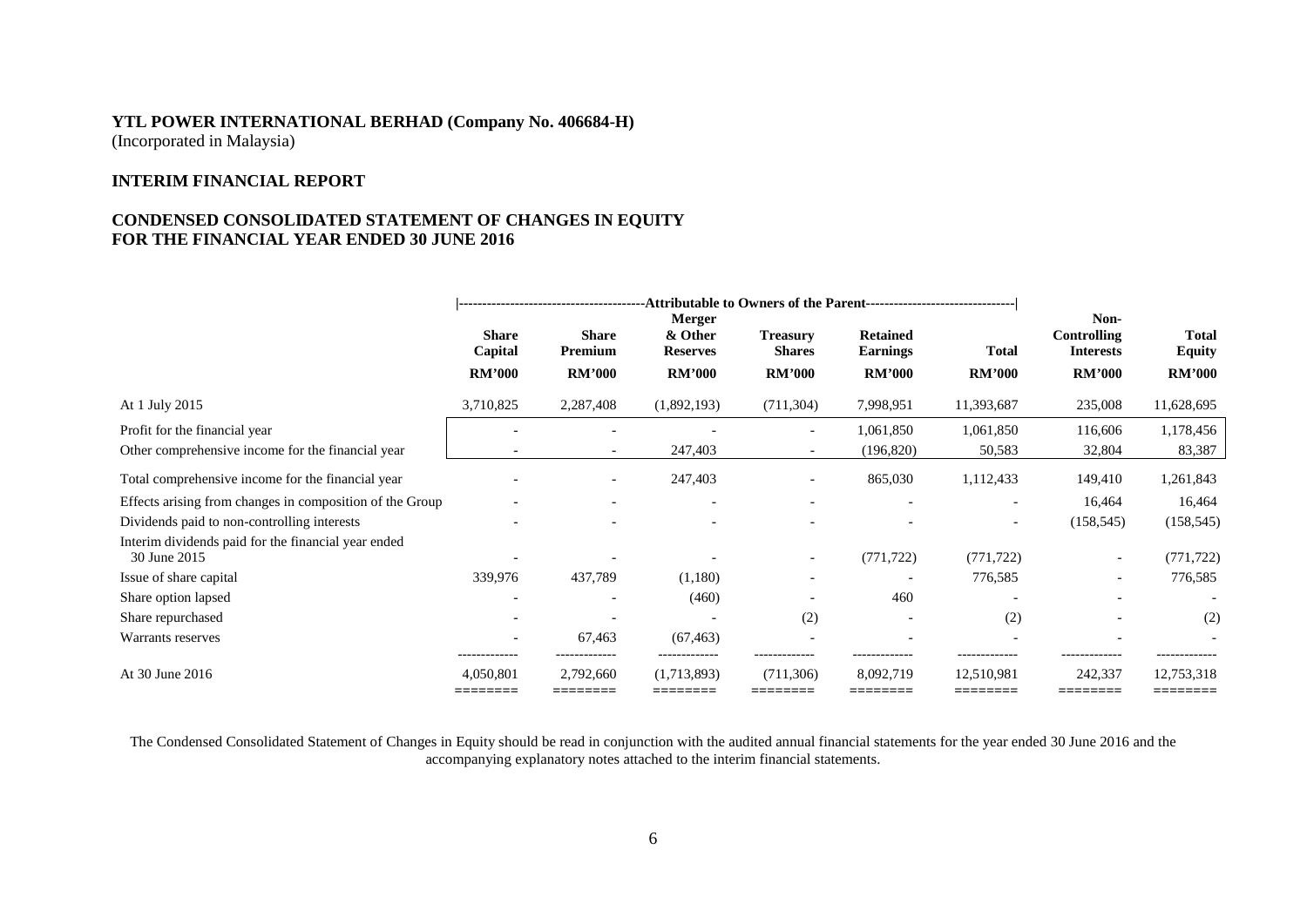(Incorporated in Malaysia)

# **INTERIM FINANCIAL REPORT**

# **CONDENSED CONSOLIDATED STATEMENT OF CASH FLOWS FOR THE FINANCIAL YEAR ENDED 30 JUNE 2017**

|                                                                | <b>12 MONTHS ENDED</b>       |                              |
|----------------------------------------------------------------|------------------------------|------------------------------|
|                                                                | 30.6.2017<br><b>RM'000</b>   | 30.6.2016<br><b>RM'000</b>   |
| <b>Cash flows from operating activities</b>                    |                              |                              |
| Profit for the financial year                                  | 754,660                      | 1,178,456                    |
| Adjustment for:                                                |                              |                              |
| Allowance for impairment of inventories                        | 1,638                        | 1,822                        |
| Allowance for impairment of property, plant and equipment      | 24                           | 7                            |
| Allowance for/(Write back of) impairment of receivables        |                              |                              |
| (net of reversals)                                             | 96,862                       | (74, 866)                    |
| Amortisation of deferred income                                | (3,136)                      | (4,277)                      |
| Amortisation of grants and contributions                       | (14, 774)                    | (17,005)                     |
| Amortisation of intangible assets                              | 86,628                       | 100,665                      |
| Depreciation of property, plant and equipment                  | 1,047,658                    | 1,222,954                    |
| Interest expense                                               | 846,420                      | 894,733                      |
| Interest income                                                | (22,076)                     | (71, 025)                    |
| Net gain on disposal of property, plant and equipment          | (18,075)                     | (23, 158)                    |
| Provision for post-employment benefit                          | 71,091                       | 73,125                       |
| Share of profits of investments accounted for using the equity |                              |                              |
| method                                                         | (368, 527)                   | (630,086)                    |
| Taxation                                                       | 112,957                      | 135,684                      |
| Unrealised gain on foreign exchange                            | (1,154)                      | (26,171)                     |
| Other non-cash items                                           | 29,708                       | 29,091                       |
|                                                                | ---------------<br>2,619,904 | ---------------<br>2,789,949 |
| Changes in working capital:                                    |                              |                              |
| Inventories                                                    | 7,641                        | (402,517)                    |
| Receivables, deposits and prepayments                          | (1,145,846)                  | 645,847                      |
| Payables and accrued expenses                                  | 74,606                       | (112, 742)                   |
| Cash flows from operations                                     | 1,556,305                    | 2,920,537                    |
| Interest paid                                                  | (717, 144)                   | (848, 669)                   |
| Payment for provision and liabilities                          | (1,053)                      | (9,288)                      |
| Payment to post-employment benefit obligations                 | (89,207)                     | (107,791)                    |
| Tax paid                                                       | (203,200)                    | (269,098)                    |
| Net cash flows from operating activities                       | ---------------<br>545,701   | ---------------<br>1,685,691 |
|                                                                |                              |                              |

The Condensed Consolidated Statement of Cash Flows should be read in conjunction with the audited annual financial statements for the year ended 30 June 2016 and the accompanying explanatory notes attached to the interim financial statements.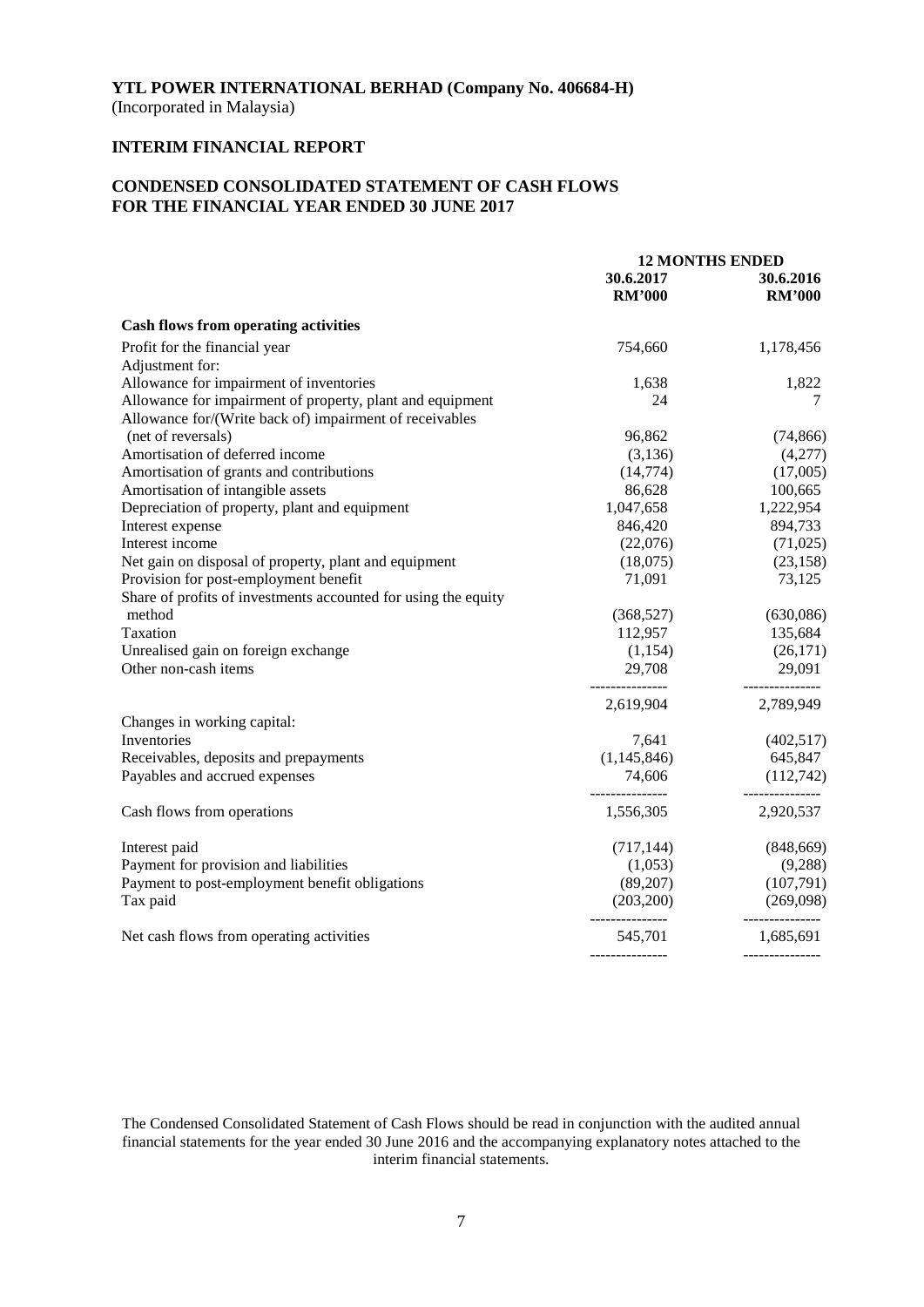# **INTERIM FINANCIAL REPORT**

# **CONDENSED CONSOLIDATED STATEMENT OF CASH FLOWS FOR THE FINANCIAL YEAR ENDED 30 JUNE 2017 - Continued**

|                                                                      | <b>12 MONTHS ENDED</b>       |                              |
|----------------------------------------------------------------------|------------------------------|------------------------------|
|                                                                      | 30.6.2017                    | 30.6.2016                    |
|                                                                      | <b>RM'000</b>                | <b>RM'000</b>                |
| <b>Cash flows from investing activities</b>                          |                              |                              |
| Acquisition of subsidiaries                                          | (1,240)                      | (8,222)                      |
| Additional investments accounted for using the equity method         |                              | (3,097)                      |
| <b>Additional investments</b>                                        | (3,015,376)                  |                              |
| Dividends received                                                   | 398,108                      | 408,438                      |
| Grants received                                                      | 57,386                       | 59,578                       |
| Interest received                                                    | 23,565                       | 69,653                       |
| Prepayment for land acquisition                                      | (39, 586)                    | (96,990)                     |
| Proceeds from disposal of investments                                | 1,207                        |                              |
| Proceeds from disposal of property, plant and equipment              | 14,603                       | 26,251                       |
| Purchase of intangible assets                                        | (52,666)                     | (72, 145)                    |
| Purchase of investment properties                                    | (38,200)                     | (16, 418)                    |
| Purchase of property, plant and equipment                            | (1,739,828)                  | (1,252,015)                  |
|                                                                      | ---------------              | -------------                |
| Net cash flows used in investing activities                          | (4,392,027)                  | (884, 967)                   |
|                                                                      |                              |                              |
| <b>Cash flows from financing activities</b>                          |                              |                              |
| Dividends paid                                                       | (775, 865)                   | (771, 722)                   |
| Dividends paid to non-controlling interests                          | (152, 727)                   | (158, 545)                   |
| Proceeds from borrowings                                             | 3,839,428                    | 1,778,981                    |
| Proceeds from issue of shares                                        | 47,242                       | 776,585                      |
| Repayment of borrowings                                              | (281, 123)                   | (2,335,716)                  |
| Repurchase of own shares                                             | (2)                          | (2)                          |
| Net cash flows from/(used in) financing activities                   | 2,676,953                    | (710, 419)                   |
|                                                                      | ---------------              |                              |
| Net changes in cash and cash equivalents                             | (1,169,373)                  | 90,305                       |
| Effects of exchange rate changes                                     | 416,304                      | 82,559                       |
| Cash and cash equivalents at beginning of the financial year         | 9,696,102                    | 9,523,238                    |
| Cash and cash equivalents at end of the financial year [Note a]      | ---------------<br>8,943,033 | ---------------<br>9,696,102 |
|                                                                      | $=$ ========                 | $=$ ========                 |
| [Note a]                                                             |                              |                              |
| Cash and cash equivalents at the end of the financial year comprise: |                              |                              |
|                                                                      | <b>RM'000</b>                | <b>RM'000</b>                |
| Fixed deposits                                                       | 8,439,314                    | 9,296,705                    |
| Cash and bank balances                                               | 506,987                      | 464,628                      |
| <b>Bank</b> overdrafts                                               | (3,268)                      | (65, 231)                    |
| (included within short term borrowing in [Note B9])                  |                              |                              |
|                                                                      | 8,943,033                    | 9,696,102                    |
|                                                                      | =========                    | =========                    |

The Condensed Consolidated Statement of Cash Flows should be read in conjunction with the audited annual financial statements for the year ended 30 June 2016 and the accompanying explanatory notes attached to the interim financial statements.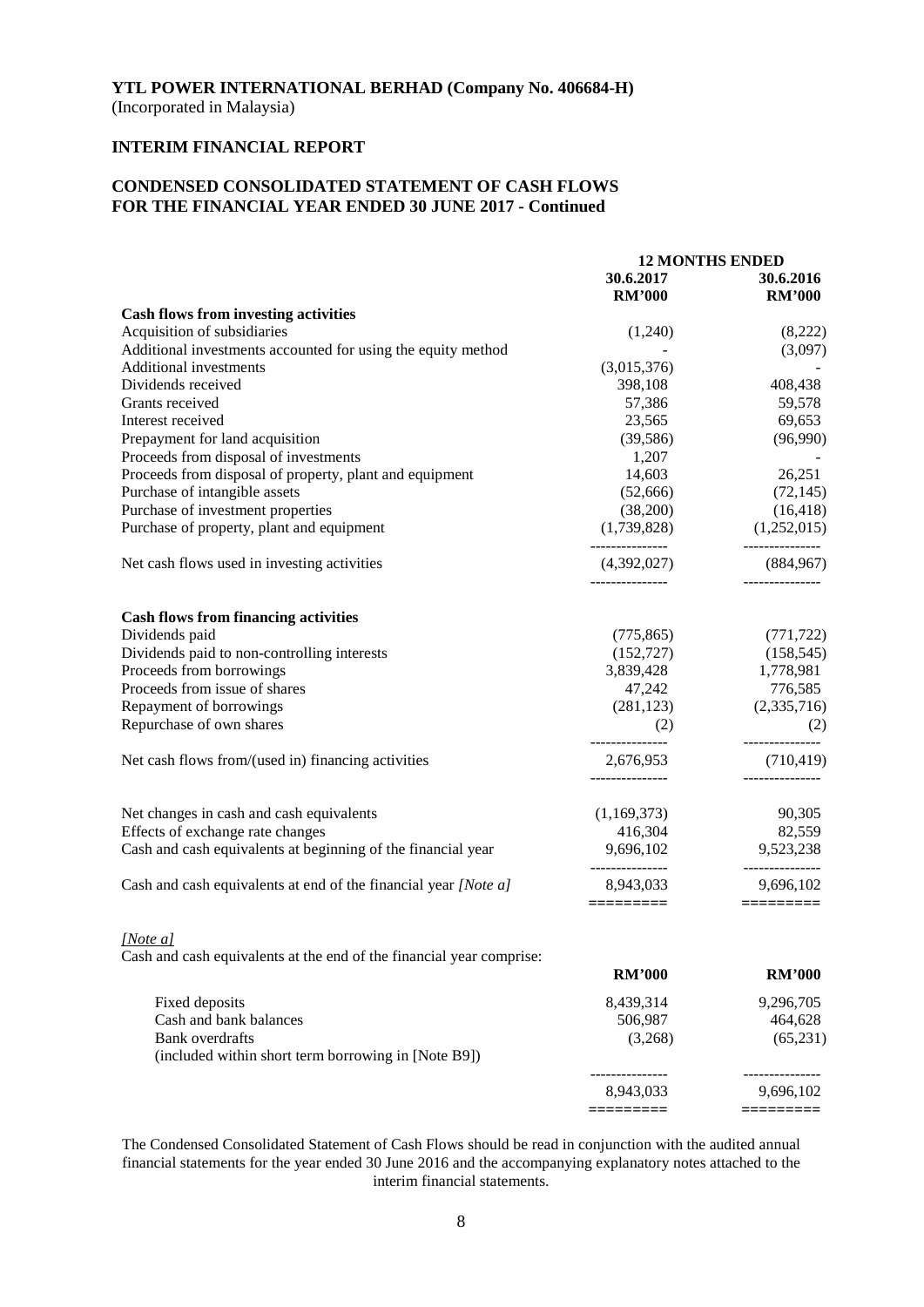(Incorporated in Malaysia)

# **INTERIM FINANCIAL REPORT**

# **PART A – EXPLANATORY NOTES PURSUANT TO MFRS 134**

The interim financial report should be read in conjunction with the audited annual financial statements of the Group for the financial year ended 30 June 2016.

# **A1. Accounting Policies and Methods of Computation**

The interim financial report is unaudited and has been prepared in accordance with Malaysian Financial Reporting Standard ("MFRS") 134: "Interim Financial Reporting" and Chapter 9, part K paragraph 9.22 of the Main Market Listing Requirements of the Bursa Malaysia Securities Berhad ("Bursa Securities").

The accounting policies and methods of computations adopted by the Group in this interim financial report are consistent with those adopted in the annual audited financial statements for the financial year ended 30 June 2016.

The adoption of MFRSs or amendments to MFRSs which were effective for financial year beginning on or after 1 July 2016 do not have significant financial impact on the Group.

The explanatory notes contained herein provide an explanation of the events and transactions that are significant to the understanding of the changes in the financial position and performance of the Group since the financial year ended 30 June 2016.

## **A2. Seasonality or Cyclicality of Operations**

The business operations of the Group are not materially affected by any seasonal or cyclical factor.

## **A3. Unusual Items**

For the current financial year to date, there was no item of unusual nature that affects the assets, liabilities, equity, net income or cash flows of the Group.

## **A4. Changes in Estimates of Amounts Reported**

There was no significant change to estimate of amount reported in prior interim periods or prior financial years.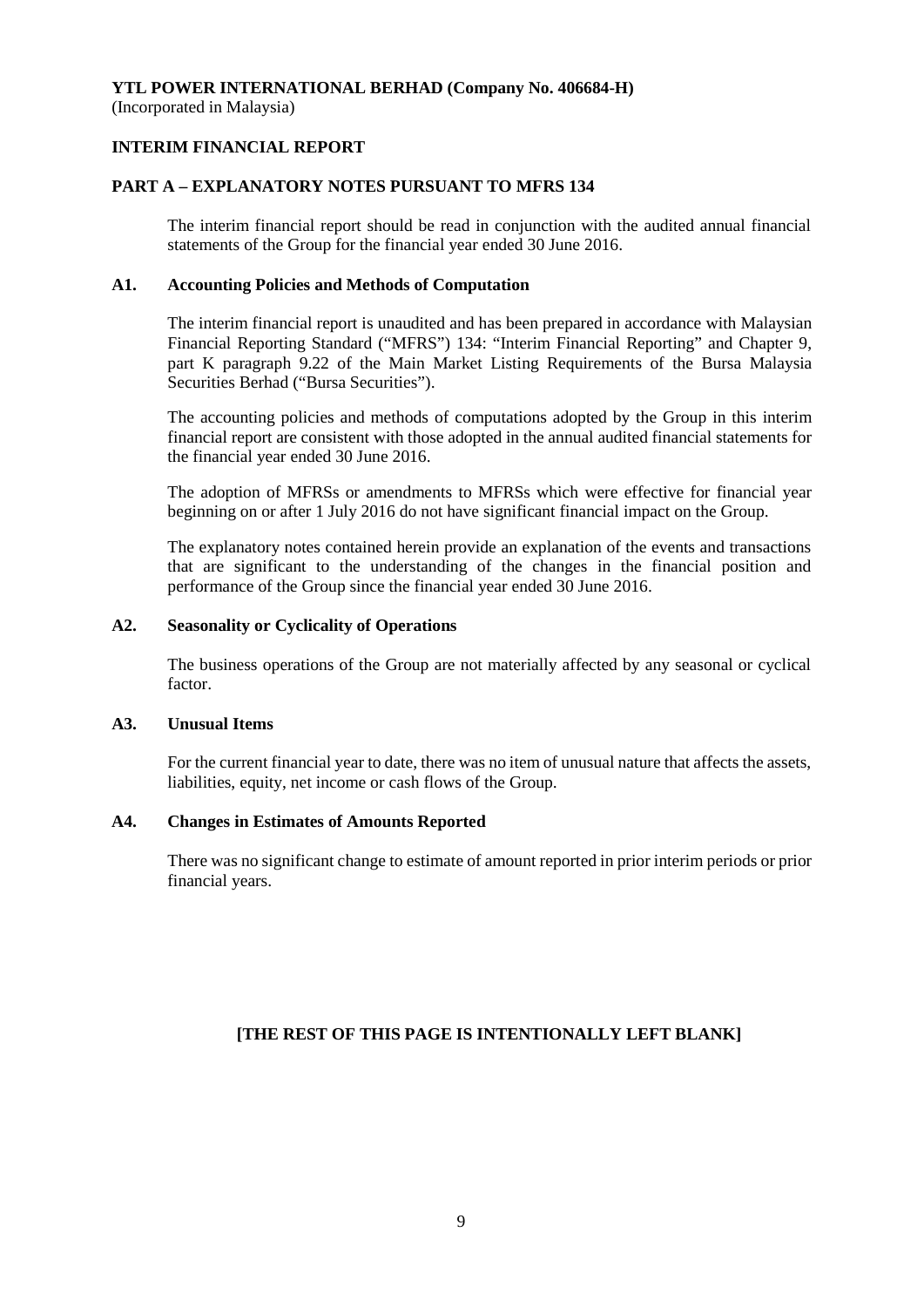# **INTERIM FINANCIAL REPORT**

#### **Notes – continued**

#### **A5. Changes in Debt and Equity Securities**

During the current financial quarter and financial year to date, the Company issued 37,809 and 41,440,107 ordinary shares respectively, pursuant to the exercise of Warrants 2008/2018 at a weighted average exercise price of RM1.14 per share.

There was no share issued pursuant to the exercise of employees' share options granted under the Company's Employees Share Option Scheme during the current financial quarter and financial year to date.

A total of 1,100 ordinary shares were repurchased from the open market for a total consideration of RM1,727 for the current financial year to date. There was no share buyback for the current financial quarter. The share buyback transactions were financed by internally generated funds. The shares purchased are held as treasury shares. As at 30 June 2017, the number of treasury shares held was 384,266,779 ordinary shares.

On 3 May 2017, the Company issued Islamic Medium Term Notes under the Shariah Principle of Murabahah (via Tawarruq Arrangement) ("Sukuk Murabahah") of RM2.5 billion due on 3 May 2027 at a profit rate of 5.05% per annum. The net proceeds of the issuance will be utilised to refinance borrowings, finance future projects and for general corporate purposes.

The outstanding debts are as disclosed in Note B9.

#### **A6. Dividends Paid**

The following dividend payment was made during the financial year ended 30 June 2017:

#### RM'000

In respect of the financial year ended 30 June 2016:

An interim single tier dividend of 20% or 10 sen per ordinary share of 50 sen each paid on 15 November 2016 775,865

# **A7. Segment Information**

The Group has five reportable segments as described below:

- a) Power generation (Contracted)
- b) Multi utilities business (Merchant)
- c) Water and sewerage
- d) Mobile broadband network
- e) Investment holding activities

Management monitors the operating results of business segments separately for the purpose of making decisions about resources to be allocated and of assessing performance.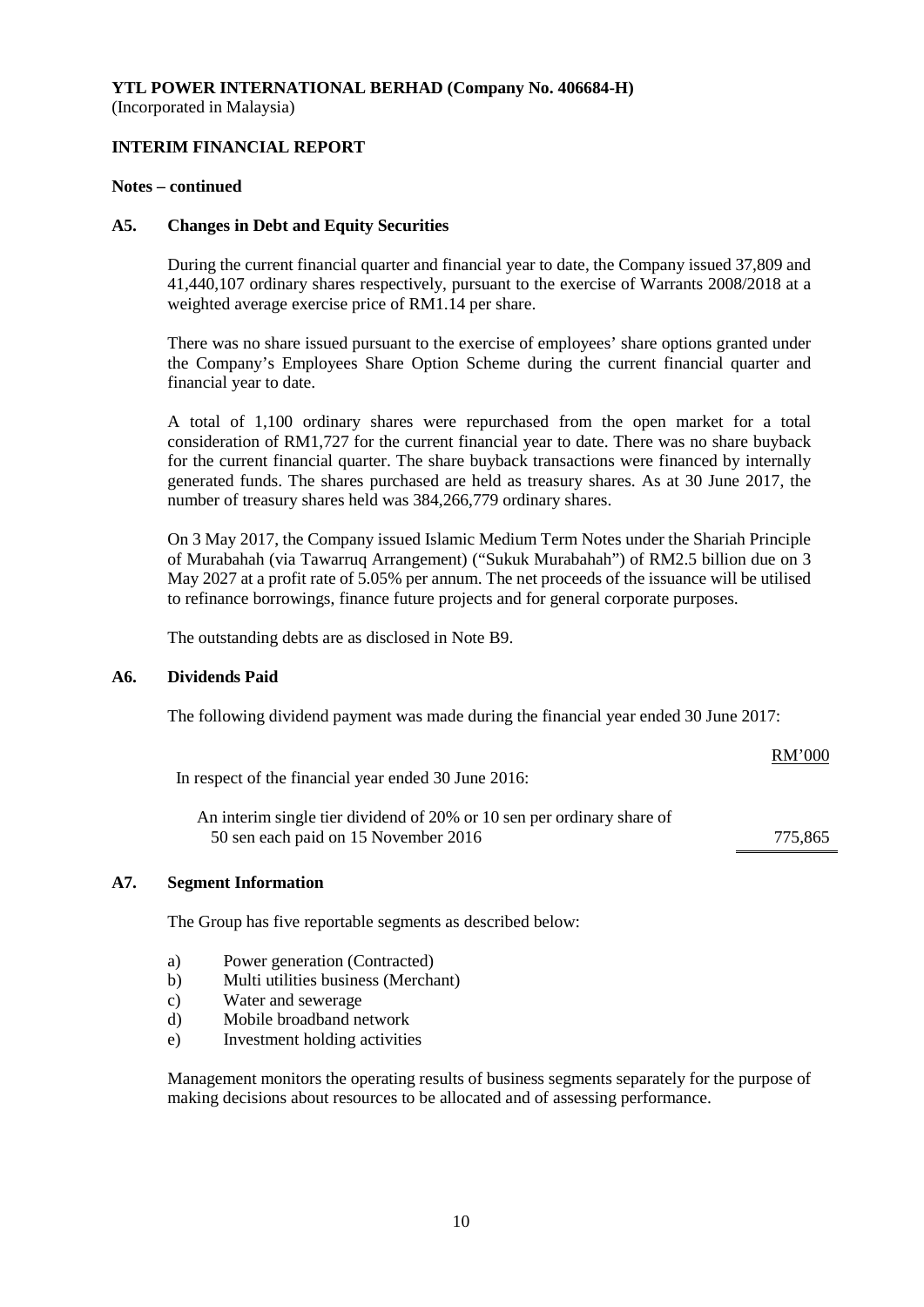(Incorporated in Malaysia)

# **INTERIM FINANCIAL REPORT**

# **Notes – continued**

Segment information for the financial year ended 30 June 2017:

|                                       | <b>Power</b><br>generation<br>(Contracted)<br><b>RM'000</b> | Multi<br>utilities<br><b>business</b><br>(Merchant)<br><b>RM'000</b> | Water &<br>sewerage<br><b>RM'000</b> | Mobile<br><b>broadband</b><br>network<br><b>RM'000</b> | <b>Investment</b><br>holding<br>activities<br><b>RM'000</b> | Group<br><b>RM'000</b> |
|---------------------------------------|-------------------------------------------------------------|----------------------------------------------------------------------|--------------------------------------|--------------------------------------------------------|-------------------------------------------------------------|------------------------|
| <b>External</b><br>Revenue            |                                                             | 5,626,175                                                            | 3,116,323                            | 825,088                                                | 210.653                                                     | 9,778,239              |
| Inter-segment<br><b>Revenue</b>       |                                                             |                                                                      |                                      | 5,684                                                  | 80,400                                                      | 86,084                 |
| Segment<br>profit/loss)<br>before tax | (104, 324)                                                  | 157,982                                                              | 877,318                              | (119,080)                                              | 55,721                                                      | 867,617                |

Segment information for the financial year ended 30 June 2016:

|                                       | <b>Power</b><br>generation<br>(Contracted)<br><b>RM'000</b> | Multi<br>utilities<br><b>business</b><br>(Merchant)<br><b>RM'000</b> | Water &<br>sewerage<br><b>RM'000</b> | Mobile<br><b>broadband</b><br>network<br><b>RM'000</b> | Investment<br>holding<br>activities<br><b>RM'000</b> | Group<br><b>RM'000</b> |
|---------------------------------------|-------------------------------------------------------------|----------------------------------------------------------------------|--------------------------------------|--------------------------------------------------------|------------------------------------------------------|------------------------|
| External<br><b>Revenue</b>            | 290,116                                                     | 5,686,818                                                            | 3,350,811                            | 702,075                                                | 215.354                                              | 10,245,174             |
| Inter-<br>segment<br><b>Revenue</b>   |                                                             |                                                                      |                                      | 1,523                                                  | 94.640                                               | 96,163                 |
| Segment<br>profit/loss)<br>before tax | 166,793                                                     | 93,664                                                               | 963,635                              | (277,039)                                              | 367,087                                              | 1,314,140              |

# **A8. Events After the Interim Period**

There was no item, transaction or event of a material or unusual nature during the period from the end of the quarter under review to the date of this report.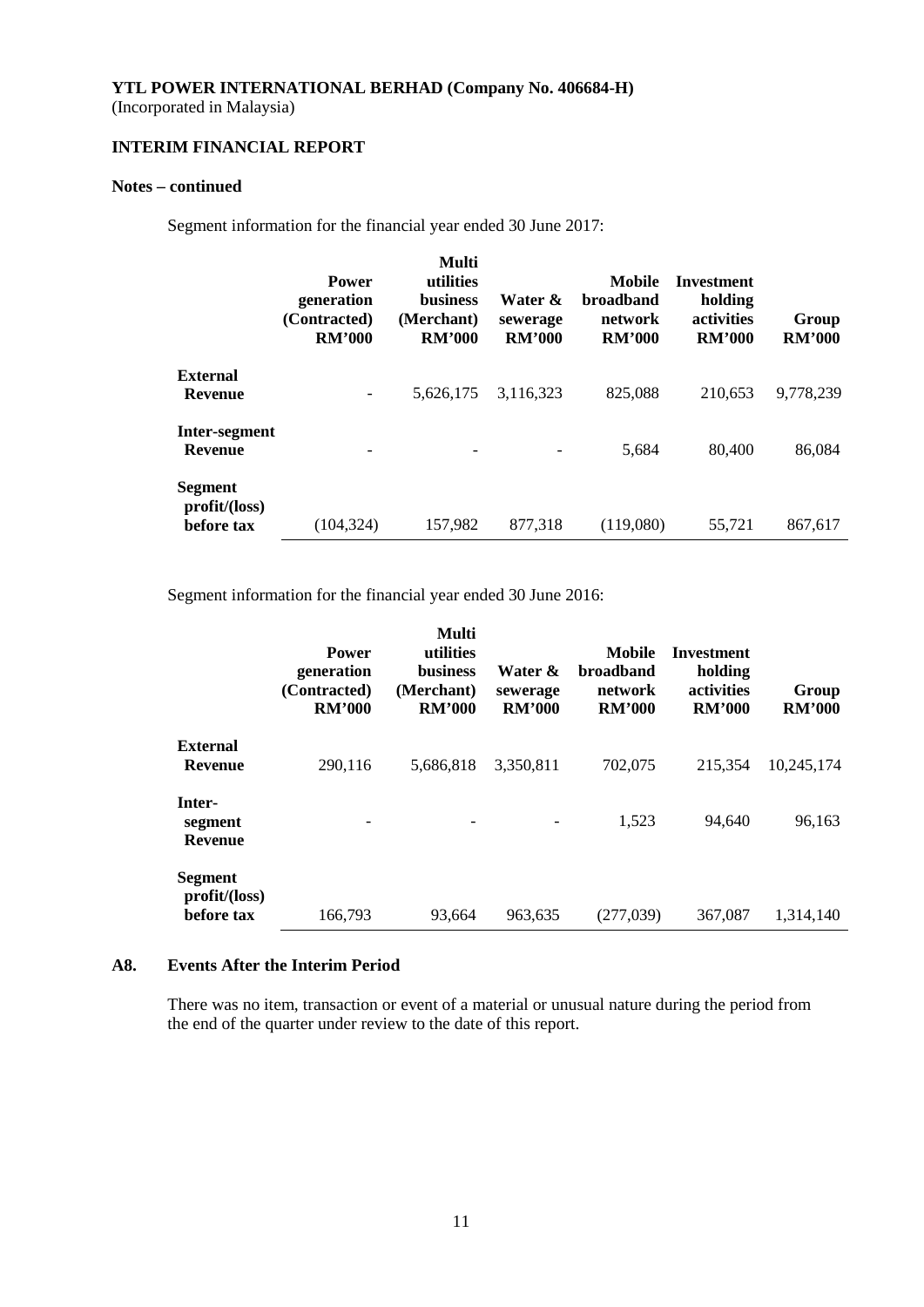# **INTERIM FINANCIAL REPORT**

#### **Notes – continued**

#### **A9. Changes in the Composition of the Group**

There were no changes in the composition of the Group for the current financial year ended 30 June 2017, including business combinations, obtaining or losing control of subsidiaries and long-term investments, restructurings and discontinuing operations save for the following:

(i) On 24 November 2016, YTL Land and Property (UK) Ltd ("YTL Land & Property") (an indirect wholly-owned subsidiary of the Company) acquired the entire issued share capital comprising 1 ordinary share of GBP1 in YTL Developments (UK) Limited ("YTL Developments") for GBP1.

As a result, YTL Developments became an indirect wholly-owned subsidiary of the Company. YTL Developments was incorporated on 24 November 2016 in England & Wales is principally involved in construction.

(ii) On 1 December 2016, Wessex Water Limited ("WWL") (an indirect wholly-owned subsidiary of the Company) acquired from Waterlevel Limited (formerly known as Albion Water Group Limited) fifty-one (51) B-ordinary shares of the nominal value of GBP0.01, representing 51% of the issued share capital of Albion Water Limited ("Albion") for GBP227,505.21 in cash. As a result, Albion became a subsidiary of WWL and an indirect subsidiary of the Company.

Albion was incorporated on 14 September 1995 in England & Wales. It is a licensed water supplier, providing retail water, wastewater, drainage and wider environmental services.

(iii) On 23 December 2016, YTL Land & Property acquired the entire issued share capital comprising 1 ordinary share of GBP1 in YTL Places Limited ("YTL Places") for GBP1.

As a result, YTL Places became an indirect wholly-owned subsidiary of the Company. YTL Places was incorporated on 23 December 2016 in England & Wales and will be principally involved in development/construction.

(iv) On 7 February 2017, YTL Land & Property acquired the entire issued share capital of YTL Property Holdings (UK) Limited ("YTL Property Holdings") comprising 1 share of the nominal value of GBP1 from YTL Utilities (UK) Limited (an indirect whollyowned subsidiary of the Company) for GBP1. As a result, YTL Property Holdings became a direct subsidiary of YTL Land & Property but remained an indirect whollyowned subsidiary of the Company. The re-organisation was intended to reposition YTL Property Holdings for future development opportunities.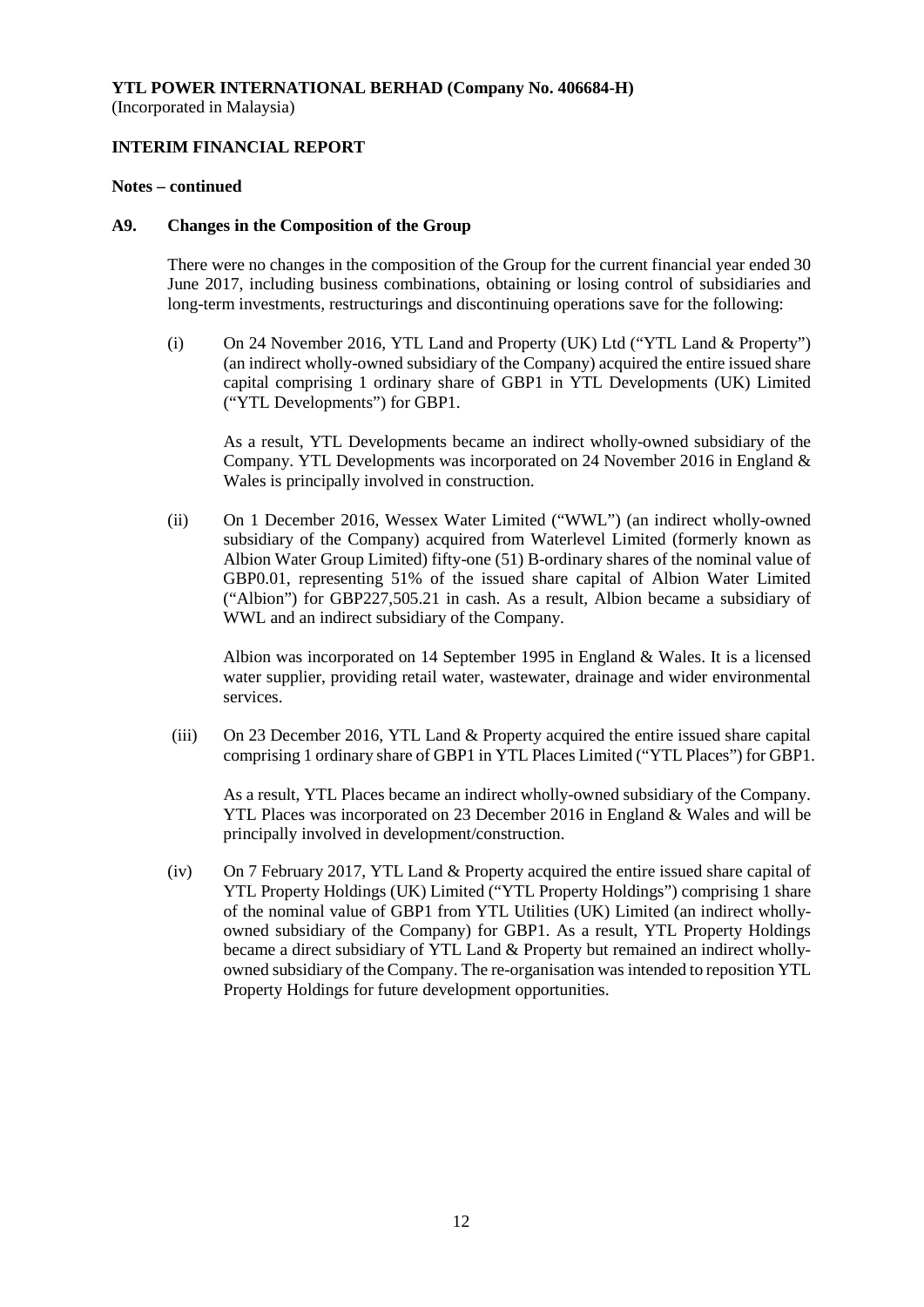(Incorporated in Malaysia)

# **INTERIM FINANCIAL REPORT**

### **Notes – continued**

(v) On 21 February 2017, YTL Jordan Services Holdings Limited ("YTLJSH") (a whollyowned subsidiary of the Company incorporated in Cyprus) completed the disposal of its 30 ordinary shares of USD1 each, representing 30% of the issued share capital of Attarat Operation & Maintenance Company B.V. ("OMCO") to Yudean International Development Limited ("Yudean") for a consideration of USD30 in accordance with the terms and conditions of the share purchase agreement dated 6 May 2016.

Consequent thereto, OMCO ceased to be a subsidiary of YTLJSH and became an associated company of YTLJSH and the Company as YTLJSH holds a balance of 45 ordinary shares of USD1 each, representing 45% of the issued share capital of OMCO.

(vi) On 20 June 2017, Wessex Concierge Services Limited ("Wessex Concierge Services") and Wessex Concierge Limited ("Wessex Concierge") were incorporated in England and Wales, each having an issued share capital of GBP1 comprising 1 ordinary share of the nominal value of GBP1 and held by Wessex Concierge and Wessex Water Limited (an indirect wholly-owned subsidiary of the Company), respectively. As a result, Wessex Concierge Services and Wessex Concierge became indirect whollyowned subsidiaries of the Company.

Wessex Concierge is principally involved in investment holding while Wessex Concierge Services is mainly involved in the business of the provision of energy switching and price monitoring services.

# **A10. Changes in Contingent Liabilities**

There were no material changes in the contingent liabilities of the Group since the last financial year ended 30 June 2016.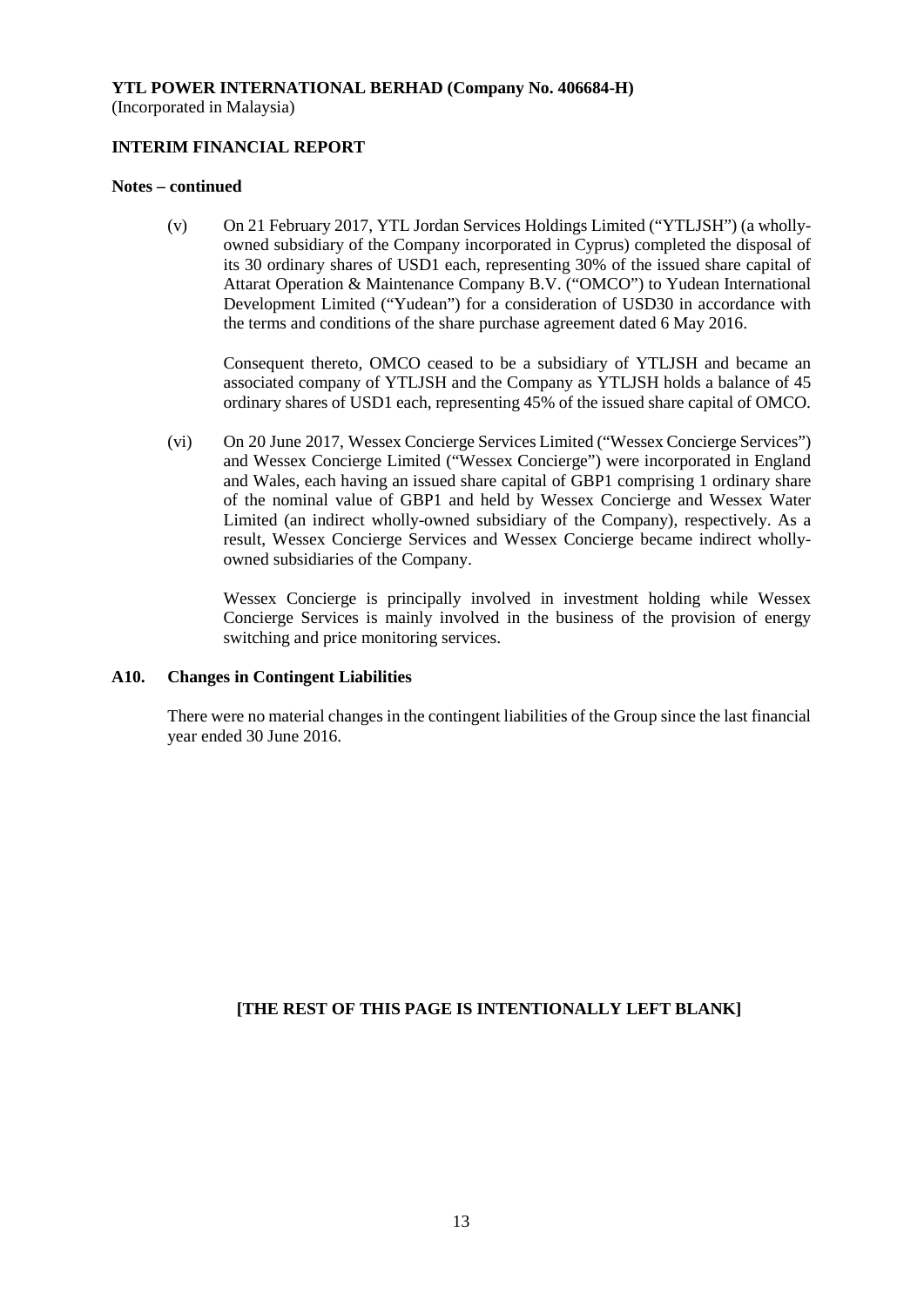# **INTERIM FINANCIAL REPORT**

#### **Notes – continued**

#### **A11. Fair value measurement**

The Group measures fair value using the following fair value hierarchy that reflects the significance of the input used in making the measurements:

- a) Level 1 quoted price (unadjusted) in active market for identical assets or liabilities;
- b) Level 2 inputs other than quoted prices included within Level 1 that are observable for the assets or liabilities, either directly (that is, as prices) or indirectly (that is, derived from prices); and
- c) Level 3 inputs for the assets or liabilities that are not based on observable market data (unobservable inputs).

The following table presents the Group's assets and liabilities that are measured at fair value as at:

|                                                                | Level 1<br>RM'000 | Level 2<br>RM'000 | Level 3<br>RM'000 | Total<br>RM'000 |
|----------------------------------------------------------------|-------------------|-------------------|-------------------|-----------------|
| 30.6.2017                                                      |                   |                   |                   |                 |
| <b>Assets</b>                                                  |                   |                   |                   |                 |
| Financial assets at fair value through<br>profit or loss:      |                   |                   |                   |                 |
| - Trading derivatives                                          |                   | 1,002             |                   | 1,002           |
| - Trading securities                                           | 3,037,828         |                   |                   | 3,037,828       |
| Available-for-sale                                             | 56,516            | 97                | 231,350           | 287,963         |
| Derivatives used for hedging                                   |                   | 64,359            |                   | 64,359          |
| Total assets                                                   | 3,094,344         | 65,458            | 231,350           | 3,391,152       |
|                                                                |                   |                   |                   |                 |
| <b>Liabilities</b>                                             |                   |                   |                   |                 |
| Financial liabilities at fair value through<br>profit or loss: |                   |                   |                   |                 |
| - Trading derivatives                                          |                   | 11,833            |                   | 11,833          |
| Derivatives used for hedging                                   |                   | 134,584           |                   | 134,584         |
| Total liabilities                                              |                   | 146,417           |                   | 146,417         |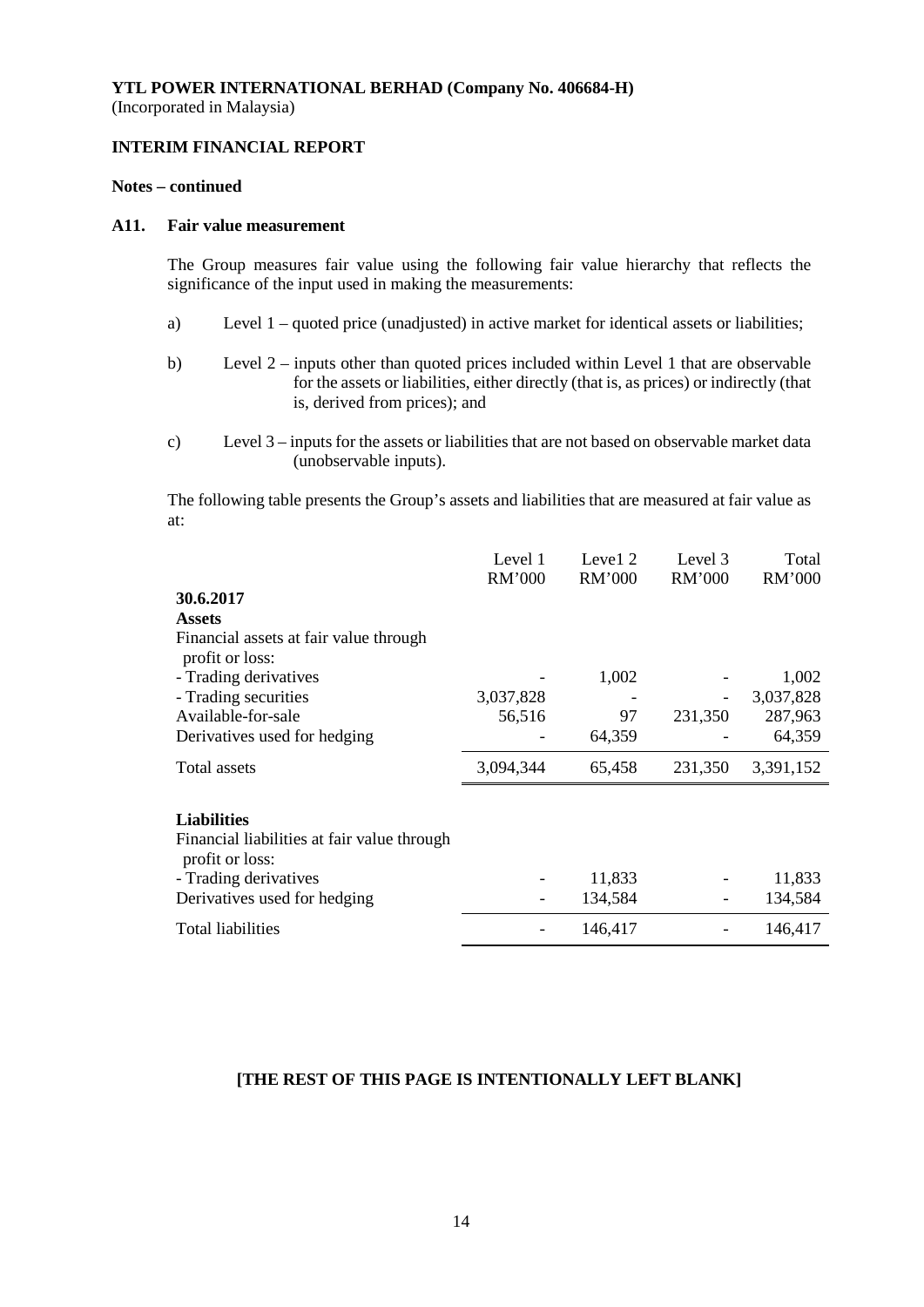# **INTERIM FINANCIAL REPORT**

# **PART B – EXPLANATORY NOTES PURSUANT TO APPENDIX 9B OF THE LISTING REQUIREMENTS OF BURSA MALAYSIA SECURITIES BERHAD**

### **B1. Review of the Results**

The comparison of the results is tabulated below:

|                                      | <b>Individual Quarter</b>  |                            | <b>Cumulative Quarter</b>  |                            |
|--------------------------------------|----------------------------|----------------------------|----------------------------|----------------------------|
|                                      | 30.6.2017<br><b>RM'000</b> | 30.6.2016<br><b>RM'000</b> | 30.6.2017<br><b>RM'000</b> | 30.6.2016<br><b>RM'000</b> |
| Revenue                              |                            |                            |                            |                            |
| Power generation (Contracted)        |                            |                            |                            | 290,116                    |
| Multi utilities business (Merchant)  | 1,410,080                  | 1,133,192                  | 5,626,175                  | 5,686,818                  |
| Water & sewerage                     | 856,070                    | 793,219                    | 3,116,323                  | 3,350,811                  |
| Mobile broadband network             | 232,699                    | 190,553                    | 825,088                    | 702,075                    |
| Investment holding activities        | 87,571                     | 49,366                     | 210,653                    | 215,354                    |
|                                      | 2,586,420                  | 2,166,330                  | 9,778,239                  | 10,245,174                 |
| <b>Profit/(Loss)</b> before taxation |                            |                            |                            |                            |
| Power generation (Contracted)        | (14, 658)                  | (10, 854)                  | (104, 324)                 | 166,793                    |
| Multi utilities business (Merchant)  | 25,344                     | 7,744                      | 157,982                    | 93,664                     |
| Water & sewerage                     | 207,450                    | 251,747                    | 877,318                    | 963,635                    |
| Mobile broadband network             | (22, 741)                  | (102,999)                  | (119,080)                  | (277, 039)                 |
| Investment holding activities        | 27,937                     | 297,171                    | 55,721                     | 367,087                    |
|                                      | 223,332                    | 442,809                    | 867,617                    | 1,314,140                  |

#### a) Current Quarter vs Preceding Year Corresponding Quarter

The Group recorded a revenue of RM2,586.4 million for the current financial quarter ended 30 June 2017 as compared to RM2,166.3 million recorded in the preceding year corresponding quarter ended 30 June 2016. The Group profit before taxation for the current financial quarter was RM223.3 million, a decrease of RM219.5 million or 49.6% as compared to a profit of RM442.8 million recorded in the preceding year corresponding quarter. Higher share of results of associate in Indonesia was recorded due to an increase in deferred tax credit on revaluation of Power Plant assets for tax purposes of RM260.1 million in the preceding year corresponding quarter. Adjusting for the one-off deferred tax credit, the profit before tax would have been RM182.7 million. Hence, the current quarter profit before tax of RM223.3 million as compared to the adjusted corresponding quarter increased by RM40.6 million or 22.2%, principally attributable to the better performance of the Mobile broadband segment, Multi utilities business segment and partially offset by lower profit recorded by the Water & sewerage segment.

Performance of the respective operating business segments for the quarter ended 30 June 2017 as compared to the preceding year corresponding quarter is analysed as follows:

#### Power generation (Contracted)

The short-term capacity generation from Paka Plant is scheduled to commence on 1 September 2017. The loss recorded in the current quarter was mainly depreciation charges and overhead costs.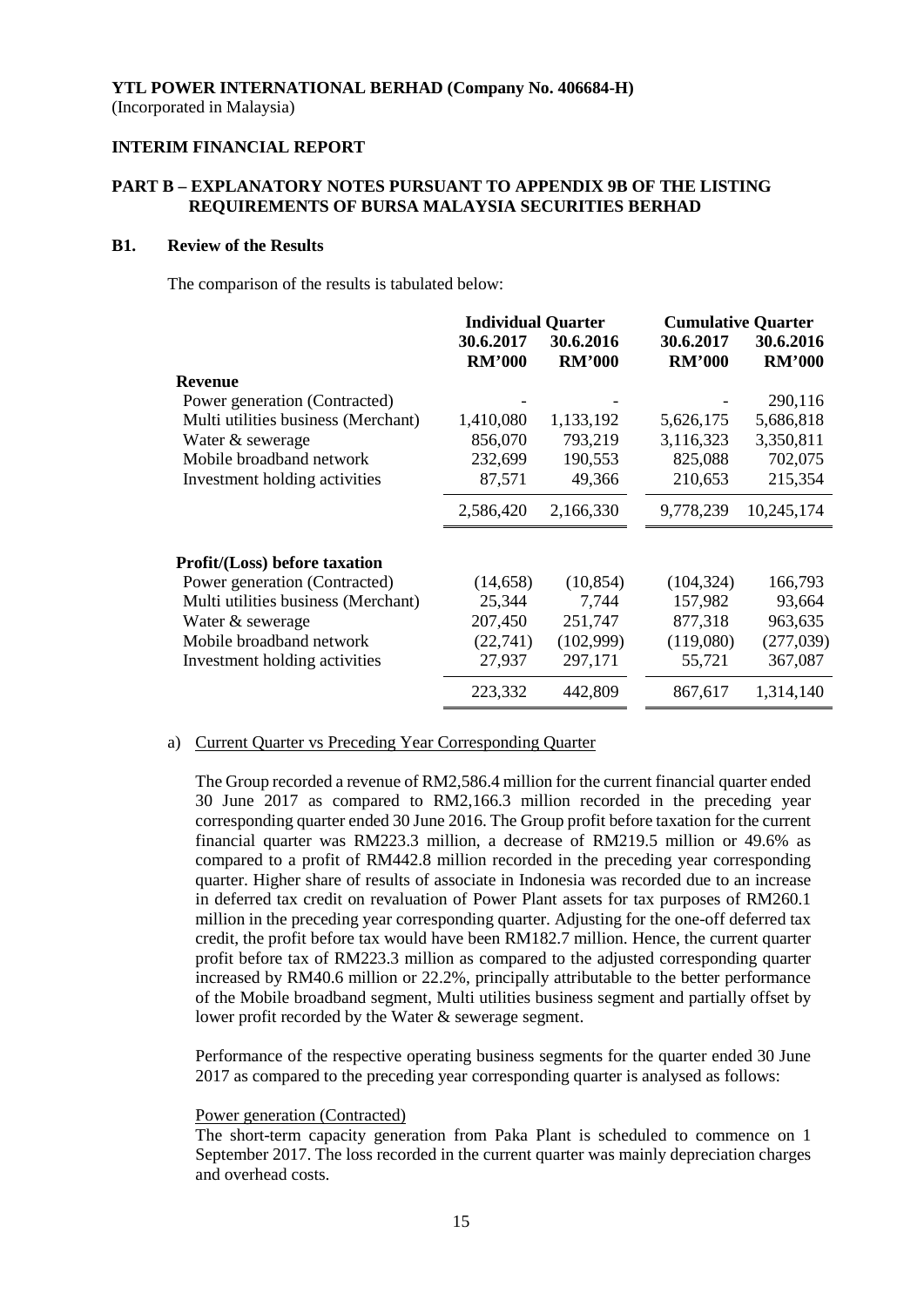(Incorporated in Malaysia)

### **INTERIM FINANCIAL REPORT**

#### **Notes – continued**

#### Multi utilities business (Merchant)

The higher revenue and profit before taxation was mainly due to higher fuel price coupled with lower operating and interest expenses.

#### Water & sewerage

The higher revenue was mainly due to the opening of the retail market for non-household customers and increase in price as allowed by regulator. The lower profit before taxation was mainly due to the higher interest expenses and strengthening of Ringgit Malaysia against Great Britain Pound.

#### Mobile broadband network

Despite the challenges, this segment continues to focus on increasing its subscriber base.

#### Investment holding activities

The increase in revenue was mainly contributed by higher interest income. The lower profit before taxation was mainly due to higher interest expenses incurred in the current quarter and a one-off deferred tax credit on revaluation of Power Plant assets in Indonesia in the preceding year corresponding quarter.

#### b) Current Year to date vs Preceding Year to date

Group revenue was RM9,778.2 million for the current financial year ended 30 June 2017 as compared to RM10,245.2 million recorded in the preceding financial year ended 30 June 2016. The Group profit before taxation for the current financial year was RM867.6 million, a decrease of RM446.5 million or 34.0% as compared to a profit of RM1,314.1 million recorded in the preceding year. In the preceding year to date, there was a one-off gain from an arbitration award on recovery of impairment of receivable before tax of RM152.6 million, interest income of RM38.0 million in the Power generation (Contracted) segment and deferred tax credit of RM260.1 million by an associate. Adjusting for the one-off gain and deferred tax credit, the profit before taxation would have been RM863.4 million, which is comparable to a profit of RM867.6 million recorded in the current year to date.

Performance of the respective operating business segments for the year ended 30 June 2017 as compared to the preceding year was consistent with the notes mentioned in (a) above with the exception of the business segments mentioned below:

#### Power generation (Contracted)

There were three months of revenue recorded in the preceding year to date as the original power purchase agreement period expired on 30 September 2015. The extension for the supply of 585MW of capacity from the existing facility in Paka for a revised term of 3 years 10 months commencing from the Commercial Operation Date is scheduled to occur on 1 September 2017.

#### Multi utilities business (Merchant)

The lower revenue was mainly due to lower electricity unit sold. However, lower operating and interest expenses gave rise to a higher profit before taxation.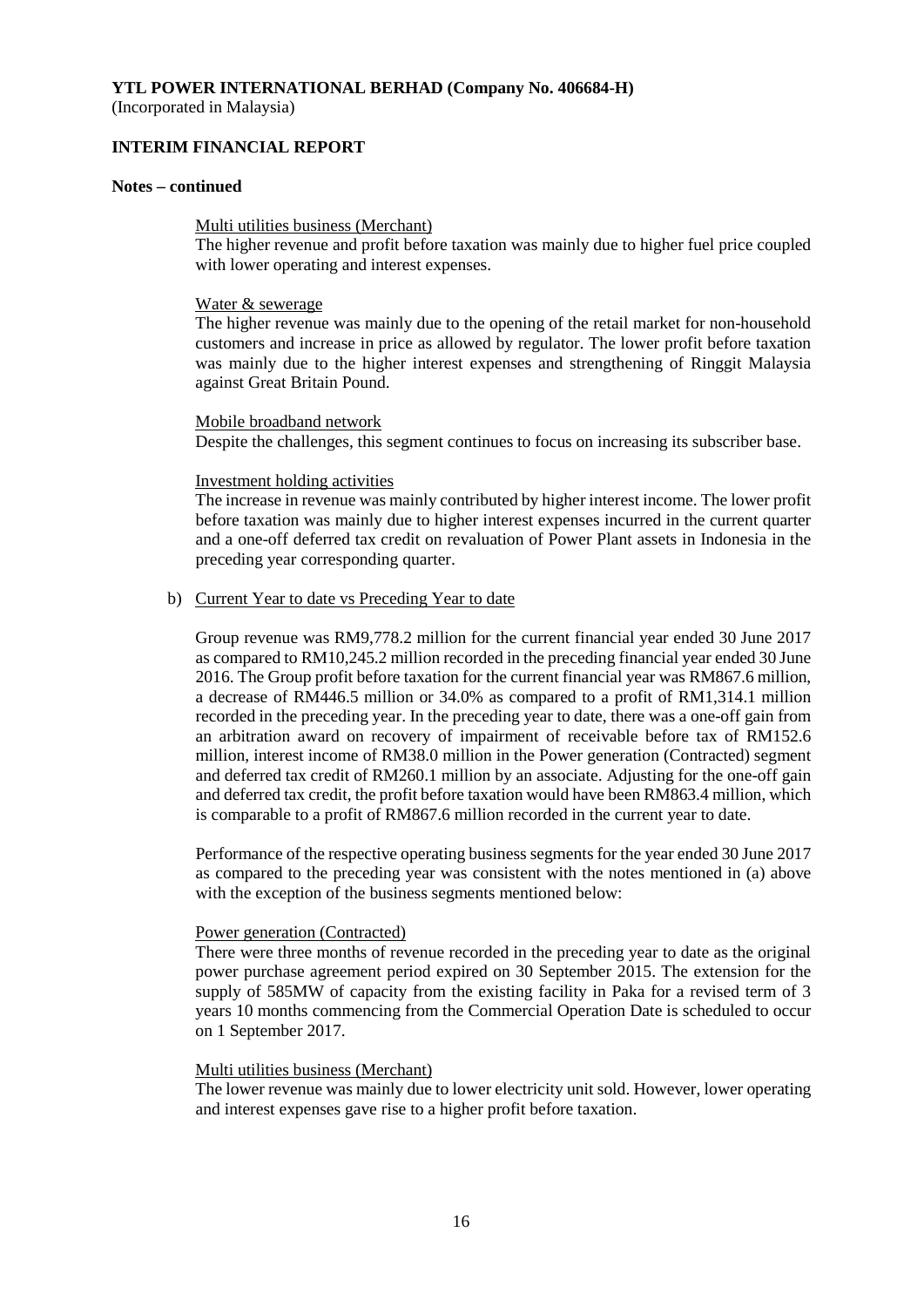(Incorporated in Malaysia)

### **INTERIM FINANCIAL REPORT**

#### **Notes – continued**

#### Mobile broadband network

This segment recorded an increase in revenue and improved financial performance following the launch of the nationwide 4G LTE services.

#### Water & sewerage

The decrease in revenue and profit before taxation was mainly due to the strengthening of Ringgit Malaysia against Great Britain Pound.

## **B2. Comparison with Preceding Quarter**

|                                     | <b>Current</b><br>Quarter<br>30.6.2017<br><b>RM'000</b> | <b>Preceding</b><br><b>Quarter</b><br>31.3.2017<br><b>RM'000</b> |
|-------------------------------------|---------------------------------------------------------|------------------------------------------------------------------|
| Revenue                             | 2.586.420                                               | 2,386,464                                                        |
| Consolidated profit before taxation | 223,332                                                 | 215,559                                                          |
| Consolidated profit after taxation  | 223,596                                                 | 190,313                                                          |

The increase in Group revenue and profit before taxation was primarily attributable to higher returns accorded by Water & sewerage segment and lower losses recorded by Power generation (contracted) segment. The higher profit after taxation was mainly due to recognition of deferred tax credit arising from reduction in UK corporation tax rate of 18% to 17%, effective from 1 April 2020.

#### **B3. Prospects**

#### Power generation (Contracted)

The Group has an 80% equity interest in PT Tanjung Jati Power Company (TJPC), an independent power producer which is undertaking the development of Tanjung Jati A, a 2 x 660 megawatt coal-fired power project in Java, Indonesia. TJPC has a 30-year power purchase agreement (from the plant Commercial Operation Date (COD)) with PT PLN (Persero), Indonesia's state-owned electric utility company, amended and restated in December 2015. The project is currently in the development stage and progress is underway towards achieving financial close.

The Group also completed the increase in its equity interest in Attarat Power Company (APCO) to 45% (from 30% previously) upon the project achieving financial close on 16 March 2017. APCO is developing a 554 megawatt oil shale fired power generation project in the Hashemite Kingdom of Jordan. APCO has signed a 30-year power purchase agreement (including construction period of 3&1/2 years) with the National Electric Power Company (NEPCO), the Jordan state-owned utility, for the entire electrical capacity and energy of the power plant with an option for NEPCO to extend the power purchase agreement to 40 years (from COD of Unit 2). The power station is under development and scheduled to commence operation in mid-2020.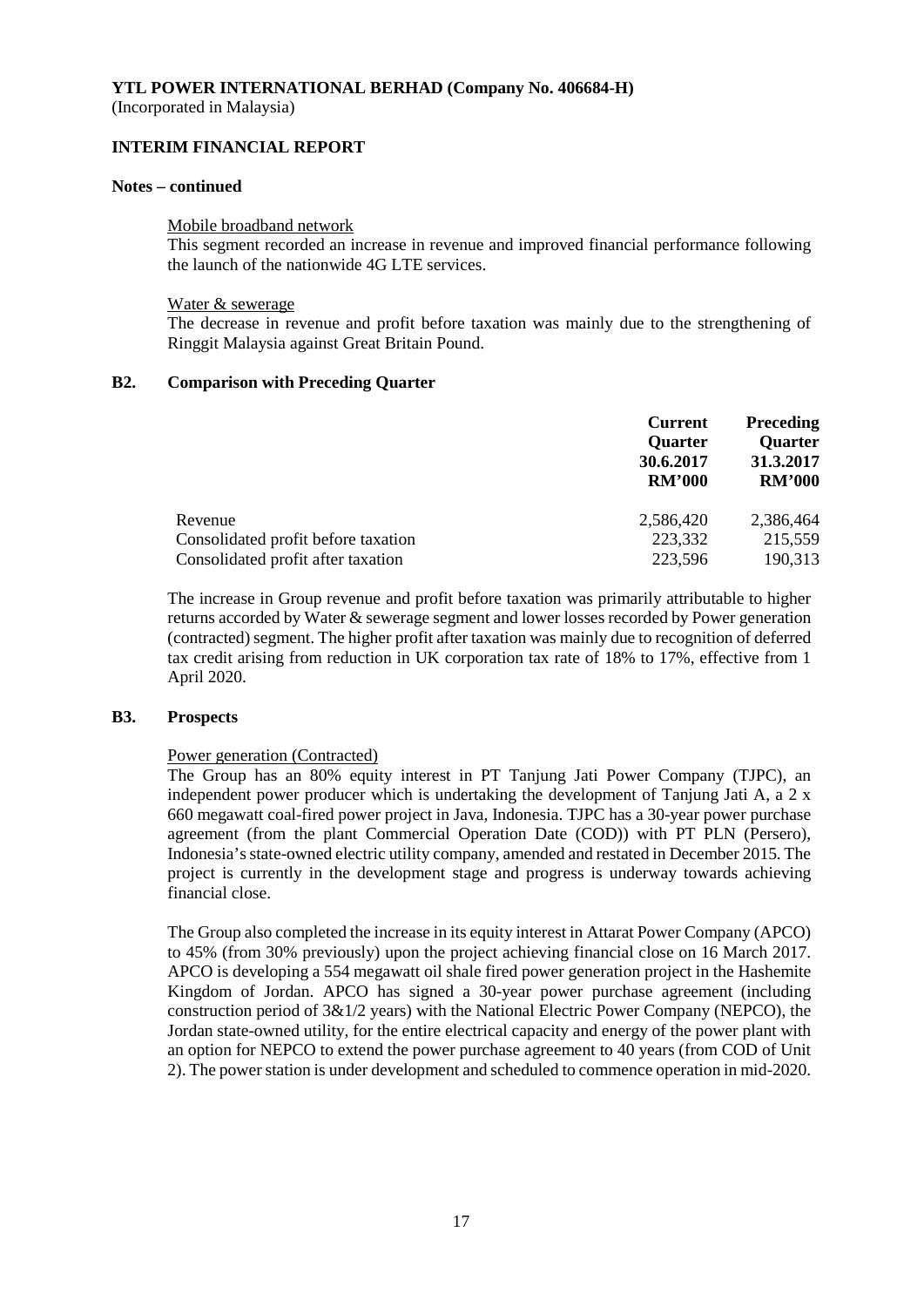# **INTERIM FINANCIAL REPORT**

#### **Notes – continued**

#### Power generation (Contracted)

On 20 April 2017, pursuant to negotiations with the Government, the Energy Commission (EC) issued a revised Letter of Award to YTL Power Generation Sdn. Bhd. (YTLPG) accepting YTLPG's bid for the supply of 585MW of capacity from the existing facility in Paka for a term of 3 years 10 months (an additional 12 months from the original award of 2 years 10 months) commencing from the Commercial Operation Date of the project. Pursuant to the Letter of Award, YTLPG and Tenaga Nasional Berhad (Tenaga) entered into a Power Purchase Agreement (PPA) and a Land Lease Agreement both dated 9 May 2017. The Land Lease Agreement supersedes the existing land lease for Paka and is for a term of 5 years 10 months from the Commercial Operation Date which is scheduled to occur on 1 September 2017. On 15 May 2017, Tenaga withdrew its application for judicial review against the EC and the Government. On 22 May 2017, YTLPG and Petronas entered into the Gas Supply Agreement (GSA) for the supply of natural gas to the power station. The PPA and GSA are both subject to certain conditions precedent, the last of which is expected to be fulfilled by 1 September 2017.

#### Multi utilities business (Merchant)

The electricity market in Singapore will remain competitive, driven by volatilities across global markets and generation capacity oversupply in the wholesale electricity market. Despite the current challenges, this segment will continue to focus on customer service, diversification beyond the core business into integrated multi-utilities supply and non-regulated ancillary businesses in steam sales, oil storage tank leasing, bunkering services and potable water sales.

#### Water & sewerage

Wessex Water which operates under a strict regulatory regime is confident of delivering its 2015-20 regulatory outperformance target by improving its business processes and will continue to provide customers with first-class affordable service.

#### Mobile broadband network

This segment has successfully launched its nationwide 4G LTE services for mobile devices and becoming Malaysia's first voice over LTE (VoLTE) service provider. This business segment will continuously be coming up with more competitive products to increase the subscriber base to generate higher revenue.

# **B4. Variance of Actual Profit from Financial Estimate, Forecast, Projection or Profit Guarantee**

The Group did not issue any financial estimate, forecast, projection or profit guarantee during the current financial year to date.

## **B5. Audit Report of the preceding financial year ended 30 June 2016**

The Auditors' Report on the financial statements of the financial year ended 30 June 2016 did not contain any qualification.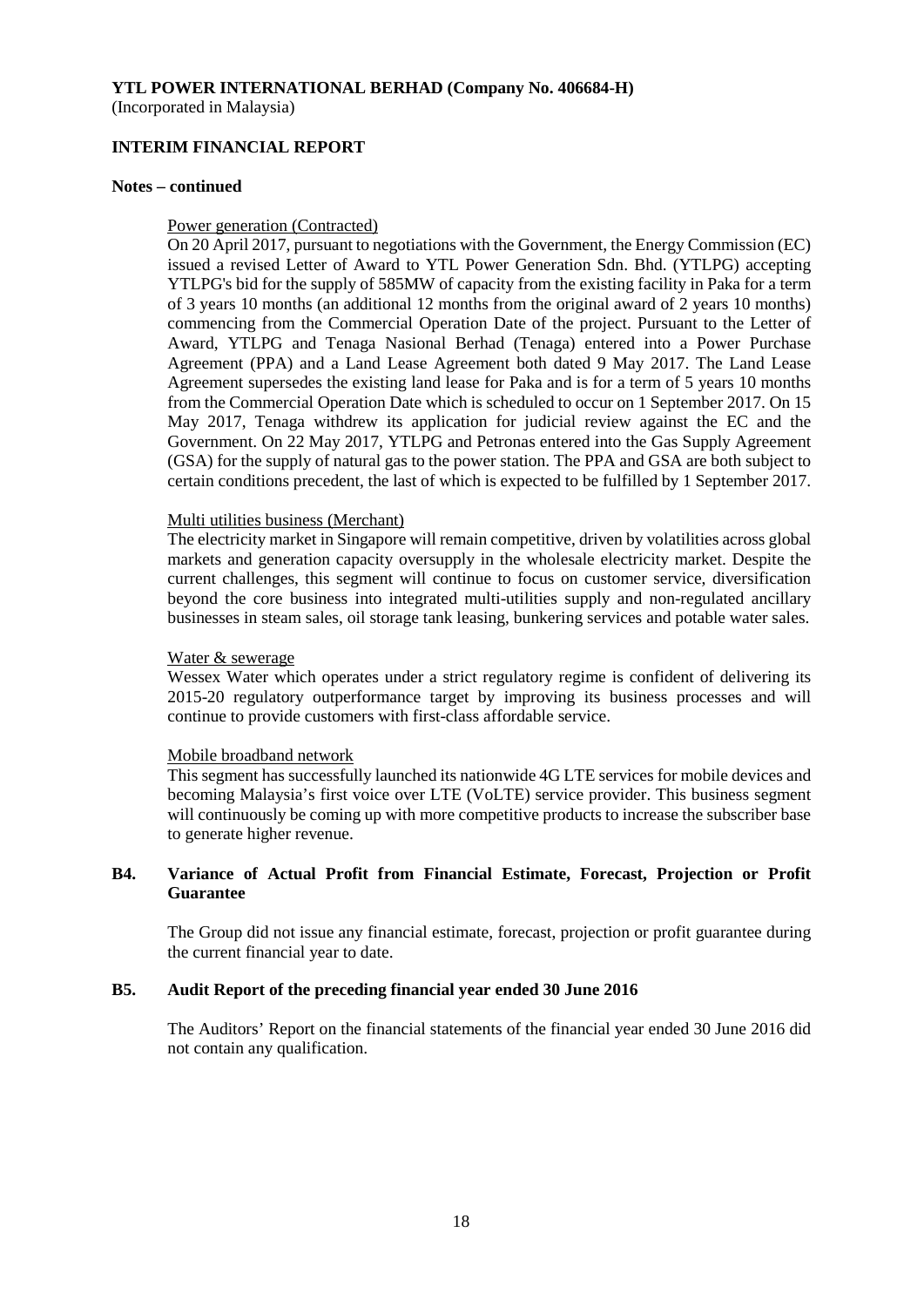# **INTERIM FINANCIAL REPORT**

# **Notes – continued**

#### **B6. Profit for the period/year**

|                                                              | <b>Current</b><br>Quarter<br>30.6.2017<br><b>RM'000</b> | <b>Current</b><br>Year<br><b>To Date</b><br>30.6.2017<br><b>RM'000</b> |
|--------------------------------------------------------------|---------------------------------------------------------|------------------------------------------------------------------------|
| Profit before taxation is stated after charging/(crediting): |                                                         |                                                                        |
| Allowance for impairment of inventories                      | 233                                                     | 1,638                                                                  |
| Allowance for impairment of property, plant and equipment    | 24                                                      | 24                                                                     |
| Allowance for impairment of receivables (net of reversals)   | 10,105                                                  | 96,862                                                                 |
| Amortisation of deferred income                              | (3,136)                                                 | (3,136)                                                                |
| Amortisation of grants and contributions                     | (131)                                                   | (14,774)                                                               |
| Amortisation of intangible assets                            | 31,052                                                  | 86,628                                                                 |
| Depreciation of property, plant and equipment                | 264,175                                                 | 1,047,658                                                              |
| Interest income                                              | (2,833)                                                 | (22,076)                                                               |
| Interest expense                                             | 239,197                                                 | 846,420                                                                |
| Gain on foreign exchange                                     | (3,481)                                                 | (3,087)                                                                |
| Net gain on disposal of property, plant and equipment        | (7, 354)                                                | (18,075)                                                               |
|                                                              |                                                         |                                                                        |

There was no exceptional items charged/(credited) for the period/year.

# **B7. Taxation**

|                                   | <b>Current</b><br><b>Quarter</b><br>30.6.2017<br><b>RM'000</b> | <b>Current</b><br>Year<br><b>To Date</b><br>30.6.2017<br><b>RM'000</b> |
|-----------------------------------|----------------------------------------------------------------|------------------------------------------------------------------------|
| In respect of current period/year |                                                                |                                                                        |
| - Income Tax                      | 62,685                                                         | 226,043                                                                |
| - Deferred Tax                    | (62,949)                                                       | (113,086)                                                              |
|                                   | (264)                                                          | 112,957                                                                |
|                                   |                                                                |                                                                        |

The lower effective tax rate of the Group as compared to Malaysian statutory income tax rate was mainly due to recognition of deferred tax credit arising from reduction in UK corporation tax rate of 18% to 17%, effective from 1 April 2020.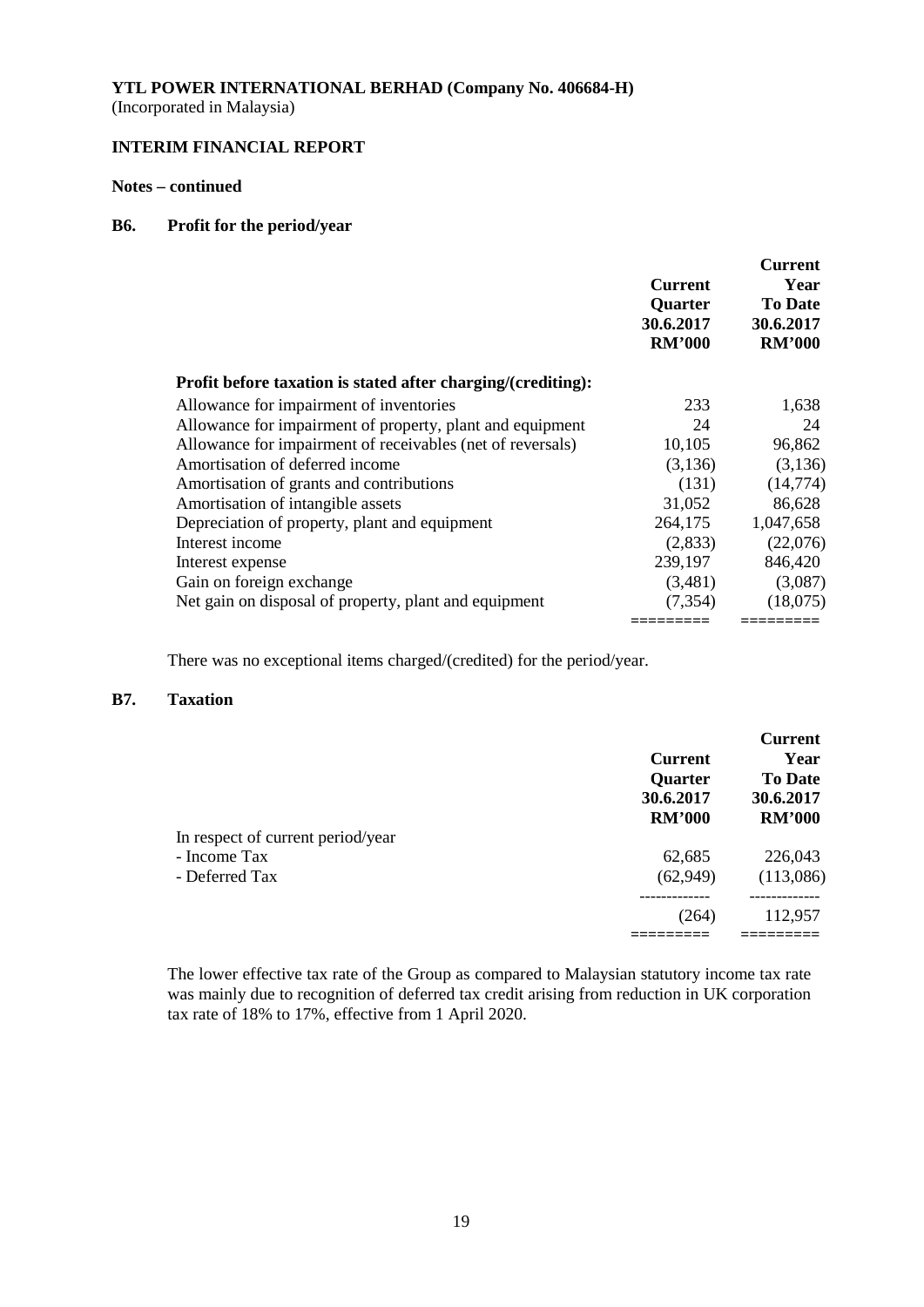# **INTERIM FINANCIAL REPORT**

# **Notes – continued**

#### **B8. Corporate Proposals**

There were no corporate proposals announced by the Company which are not completed as at the date of this report.

# **B9. Group Borrowings and Debt Securities**

The Group's borrowings from financial institutions as at 30 June 2017 are as follows:

|           |                               | <b>Short term</b>                  |                               | Long term                          |                               |
|-----------|-------------------------------|------------------------------------|-------------------------------|------------------------------------|-------------------------------|
|           | <b>Bonds</b><br><b>RM'000</b> | <b>Borrowings</b><br><b>RM'000</b> | <b>Bonds</b><br><b>RM'000</b> | <b>Borrowings</b><br><b>RM'000</b> | <b>Total</b><br><b>RM'000</b> |
| Secured   | $\overline{\phantom{a}}$      | 85,760                             |                               | 41,800                             | 127,560                       |
| Unsecured | $\overline{\phantom{0}}$      | 4,816,430                          | 16, 117, 185                  | 7,459,444                          | 28,393,059                    |
| Total     | $\overline{\phantom{a}}$      | 4.902.190                          | 16,117,185                    | 7.501.244                          | 28,520,619                    |
|           |                               |                                    |                               |                                    |                               |

The borrowings which are denominated in foreign currency are as follows:

| In US Dollar $(000)$       | 646,069   |
|----------------------------|-----------|
| In Sterling Pound ('000)   | 2,048,797 |
| In Singapore Dollar ('000) | 2,214,491 |
|                            |           |

All borrowings of subsidiaries are on a non-recourse basis to the Company.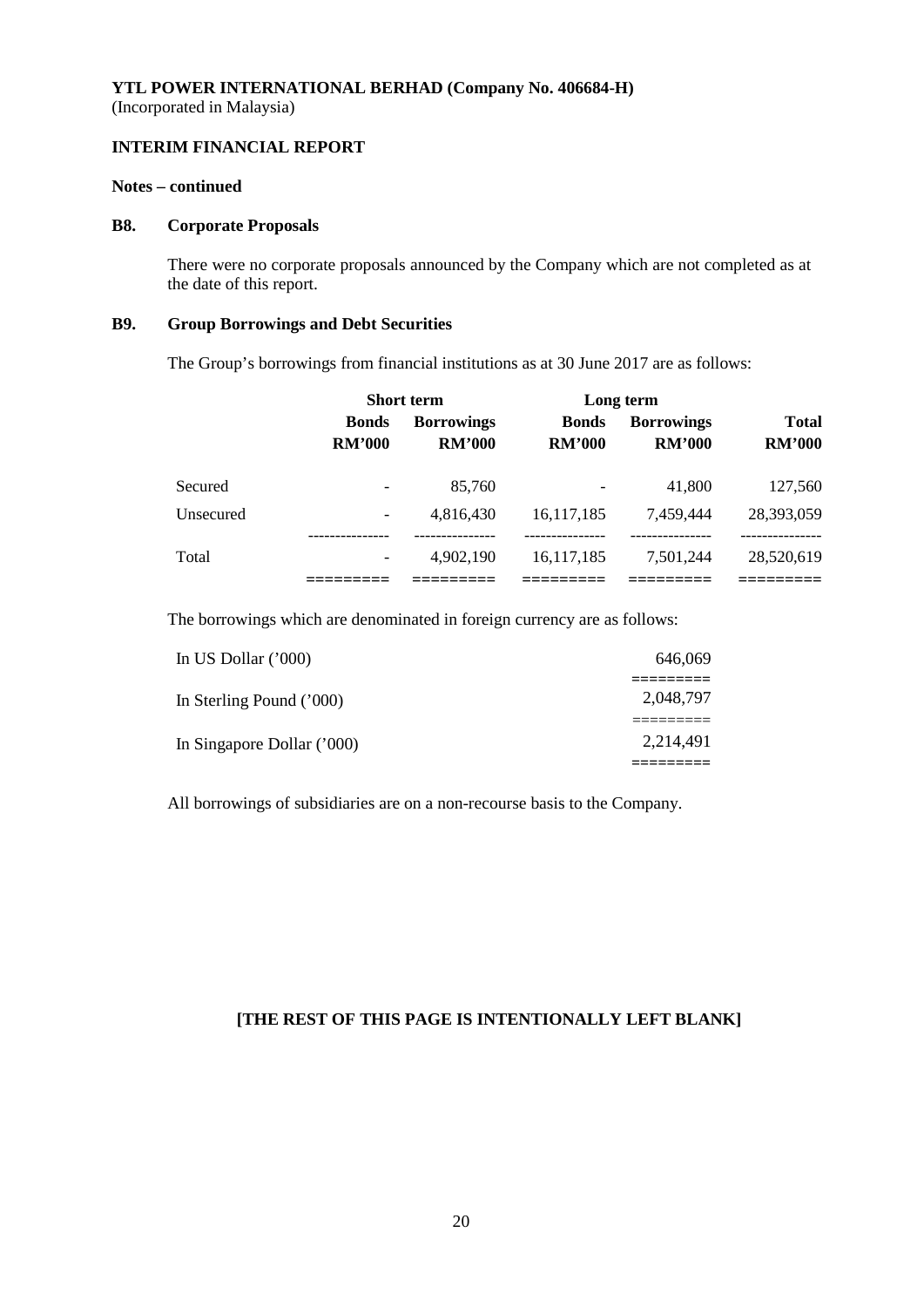# **INTERIM FINANCIAL REPORT**

#### **Notes – continued**

## **B10. Derivative Financial Instruments, Fair Value Changes of Financial Liabilities and Realised and Unrealised Profits or Losses**

(a) Derivative Financial Instruments

As at 30 June 2017, the Group's outstanding derivatives are as follows:

| <b>Type of Derivatives</b>                                                                   | <b>Contract/Notional Value</b><br><b>RM'000</b> | <b>Fair Value</b><br><b>RM'000</b> |
|----------------------------------------------------------------------------------------------|-------------------------------------------------|------------------------------------|
| <b>Fuel oil Swaps</b><br>- Less than 1 year<br>- 1 year to 3 years<br>- More than 3 years    | 1,037,230<br>306,580                            | 966,570<br>297,231                 |
| <b>Currency forwards</b><br>- Less than 1 year<br>- 1 year to 3 years<br>- More than 3 years | 1,080,649<br>421,345                            | 1,081,188<br>419,759               |

The Group entered into fuel oil swaps to hedge highly probable forecast physical fuel oil and natural gas purchases that are expected to occur at various dates in the future. The fuel oil swaps have maturity dates that match the expected occurrence of these transactions.

The Group entered into currency forwards to hedge highly probable forecast transactions denominated in foreign currency expected to occur in the future. The currency forwards have maturity dates that match the expected occurrence of these transactions.

All derivative financial instruments are executed with creditworthy counter parties with a view to limit the credit risk exposure of the Group.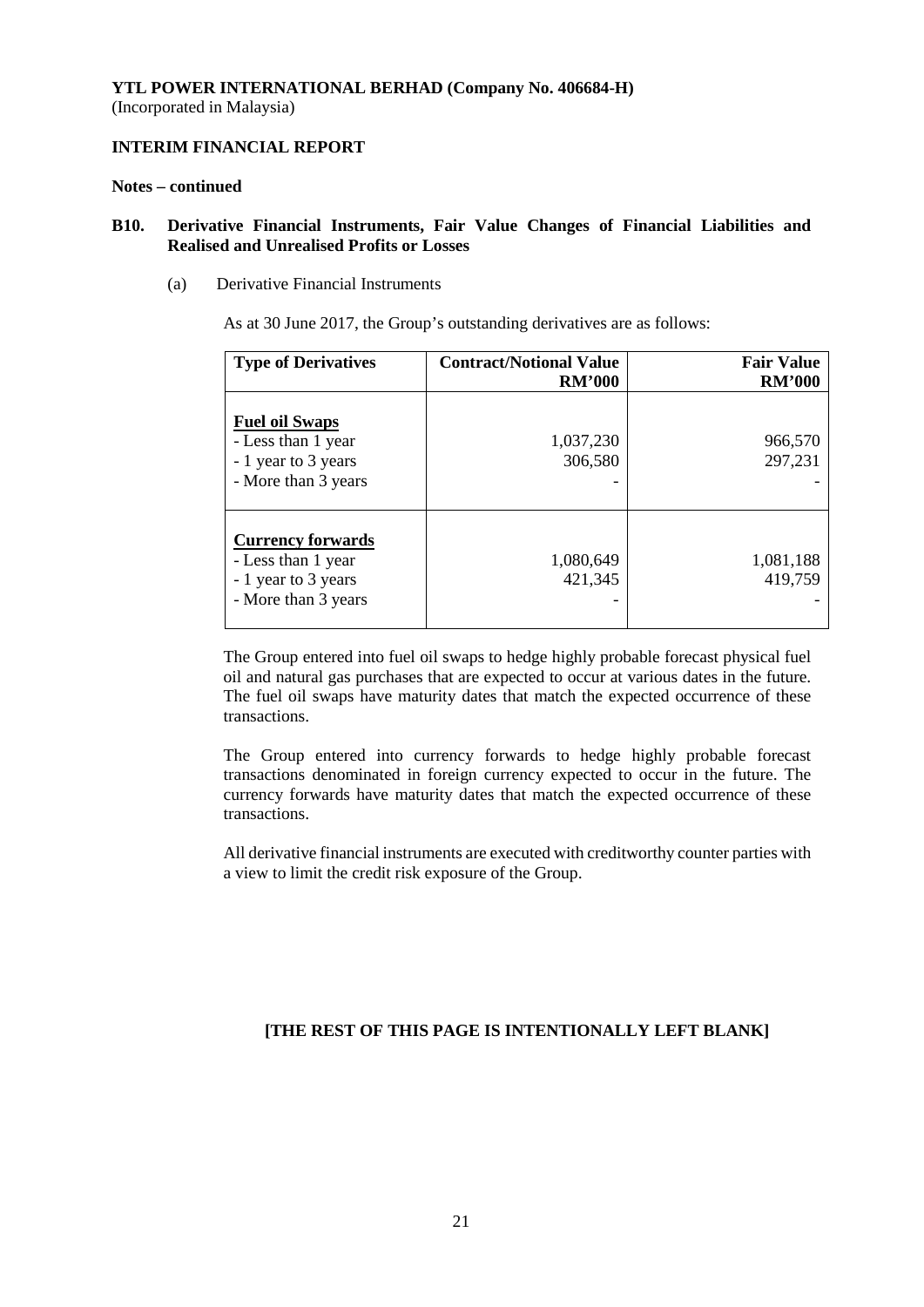(Incorporated in Malaysia)

# **INTERIM FINANCIAL REPORT**

# **Notes – continued**

(b) Fair Value Changes of Financial Liabilities

The losses arising from fair value changes of financial liabilities for the current financial year ended 30 June 2017 are as follows:

|                                                         |                                                                                                      |                                                                                                                                                                     | <b>Fair value loss</b>                                  |                                                                 |
|---------------------------------------------------------|------------------------------------------------------------------------------------------------------|---------------------------------------------------------------------------------------------------------------------------------------------------------------------|---------------------------------------------------------|-----------------------------------------------------------------|
| <b>Type of</b><br>financial<br><b>liabilities</b>       | <b>Basis of fair value</b><br>measurement                                                            | <b>Reason for the</b><br>loss                                                                                                                                       | <b>Current</b><br>quarter<br>30.6.2017<br><b>RM'000</b> | <b>Current</b><br>year<br>to date<br>30.6.2017<br><b>RM'000</b> |
| Forward<br>foreign<br>currency<br>exchange<br>contracts | Foreign exchange<br>differential<br>between the<br>contracted rate and<br>the market forward<br>rate | Foreign exchange<br>rates differential<br>between the<br>contracted rate and<br>the market forward<br>rate which have<br>moved<br>unfavourably<br>against the Group | (2,239)                                                 | (2,244)                                                         |
| Fuel oil swap                                           | Fuel oil price<br>differential<br>between the<br>contracted price<br>and the market<br>forward price | Fuel oil price<br>differential<br>between the<br>contracted price<br>and the market<br>forward price<br>which have moved<br>unfavourably<br>against the Group       | (5,929)                                                 | (8,766)                                                         |
|                                                         |                                                                                                      | Total                                                                                                                                                               | (8,168)                                                 | (11,010)                                                        |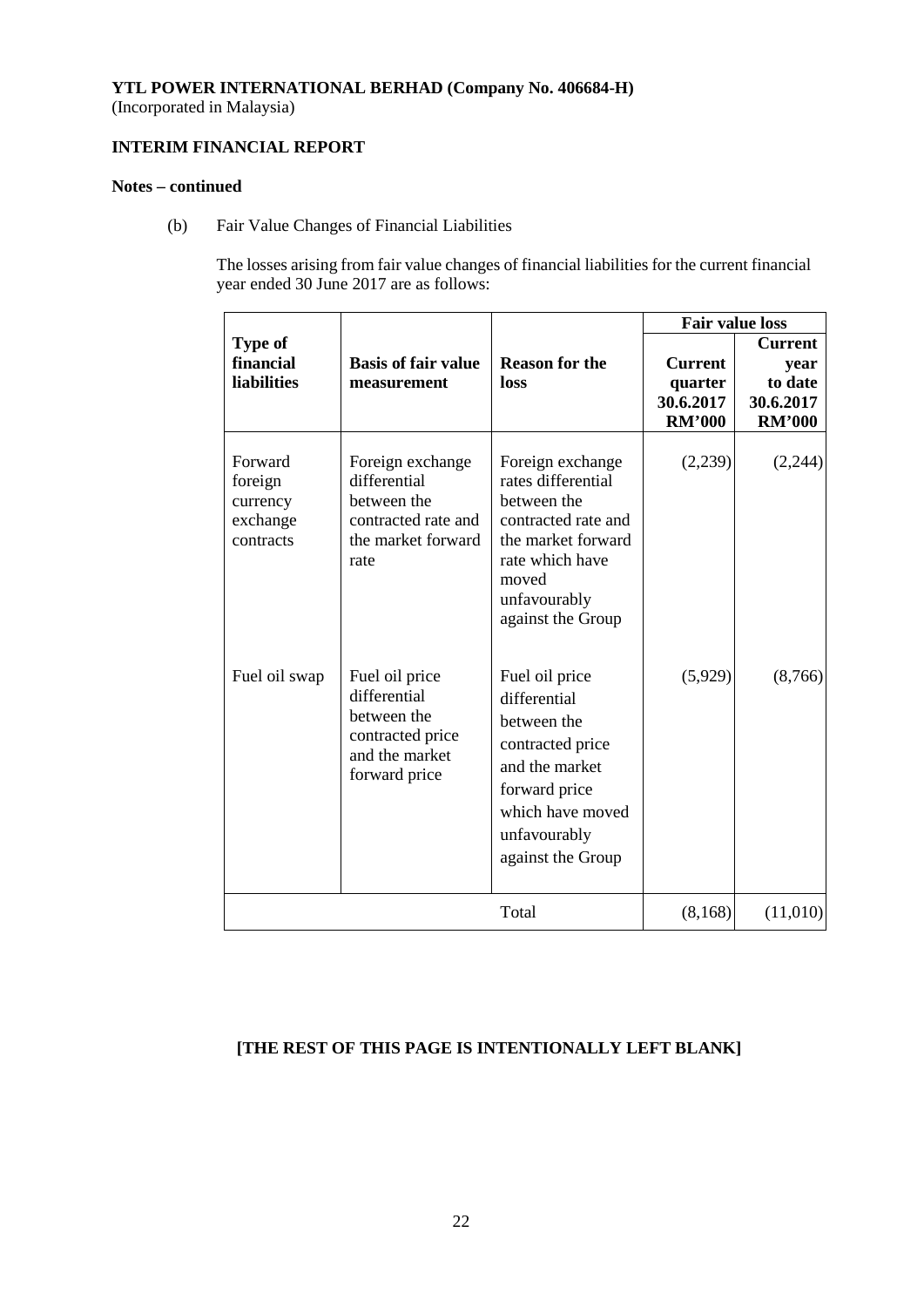(Incorporated in Malaysia)

# **INTERIM FINANCIAL REPORT**

# **Notes – continued**

(c) Realised and Unrealised Profits or Losses

|                                                                                                                                | As at<br>30.6.2017<br><b>RM'000</b>      | <b>Audited</b><br>As at<br>30.6.2016<br><b>RM'000</b> |
|--------------------------------------------------------------------------------------------------------------------------------|------------------------------------------|-------------------------------------------------------|
| Retained earnings/(Accumulated losses) of the Group<br>- Realised<br>- Unrealised                                              | 6,721,715<br>(319, 846)                  | 7,020,127<br>(283, 475)                               |
|                                                                                                                                |                                          | 6,401,869 6,736,652                                   |
| Retained earnings/(Accumulated losses) from<br>investments accounted for using the equity method<br>- Realised<br>- Unrealised | 974,229<br>43,558<br>1,017,787 1,008,464 | 942,330<br>66,134                                     |
| Add: Consolidation adjustments                                                                                                 | 416,701                                  | 347,603                                               |
| <b>Total Group retained earnings</b>                                                                                           | 7,836,357<br>========                    | 8,092,719<br>========                                 |

# **B11. Material Litigation**

There were no changes to the material litigations since the date of the last audited financial statements of financial position.

During the previous financial year, a foreign subsidiary of the Group commenced proceedings in court against two customers to recover monies due to the subsidiary under contract, following termination of their electricity retail contracts. The customers have filed their defence and counterclaims, and the matter is now awaiting trial.

Based on legal advice sought by the board, the subsidiary has strong prospects of succeeding in its claim and the customers are highly unlikely to succeed in their counterclaims. Thus, no provision has been made for potential losses that may arise from the counterclaims.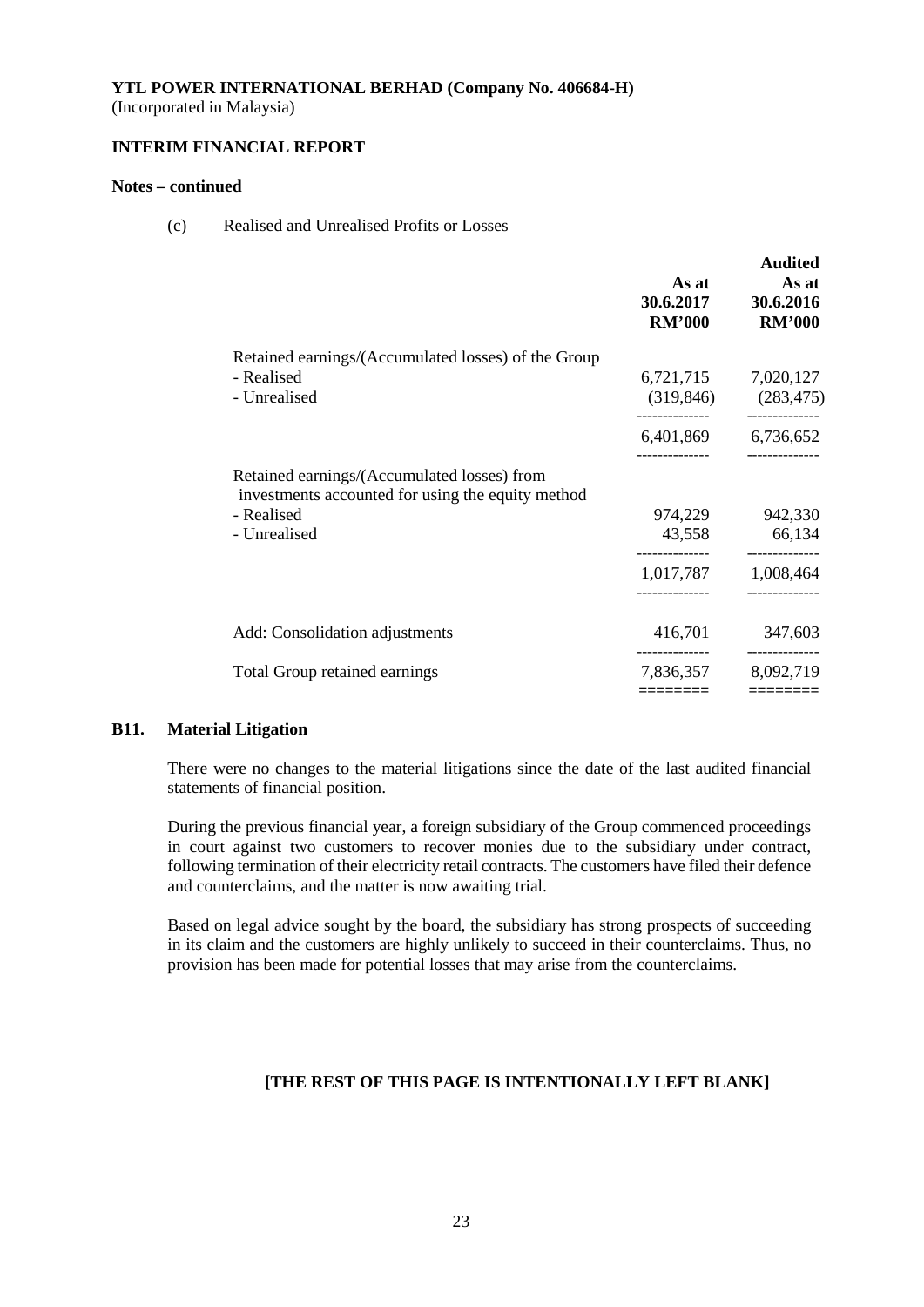# **INTERIM FINANCIAL REPORT**

#### **Notes – continued**

#### **B12. Dividend**

The Board of Directors ("Board") is pleased to declare an interim single tier dividend of 5 sen per ordinary share for the financial year ended 30 June 2017.

The book closure and payment dates in respect of the aforesaid dividend are 26 October 2017 and 10 November 2017, respectively.

The Board does not recommend a final dividend for the financial year ended 30 June 2017 (2016: nil).

#### **B13. Earnings Per Share**

#### **i) Basic Earnings Per Share**

The basic earnings per share of the Group has been computed by dividing the profit attributable to Owners of the Parent by the weighted average number of ordinary shares in issue during the financial quarter as set out below:

|                                                      | <b>Current</b><br>Year<br><b>Ouarter</b><br>30.6.2017 | <b>Preceding</b><br>Year<br>Corresponding<br><b>Ouarter</b><br>30.6.2016 |
|------------------------------------------------------|-------------------------------------------------------|--------------------------------------------------------------------------|
| Profit attributable to Owners of the Parent (RM'000) | 199,478                                               | 395,919                                                                  |
| Weighted average number of ordinary shares ('000)    | 7,758,756                                             | 7,717,328                                                                |
| Basic earnings per share (Sen)                       | 2.57                                                  | 5.13                                                                     |